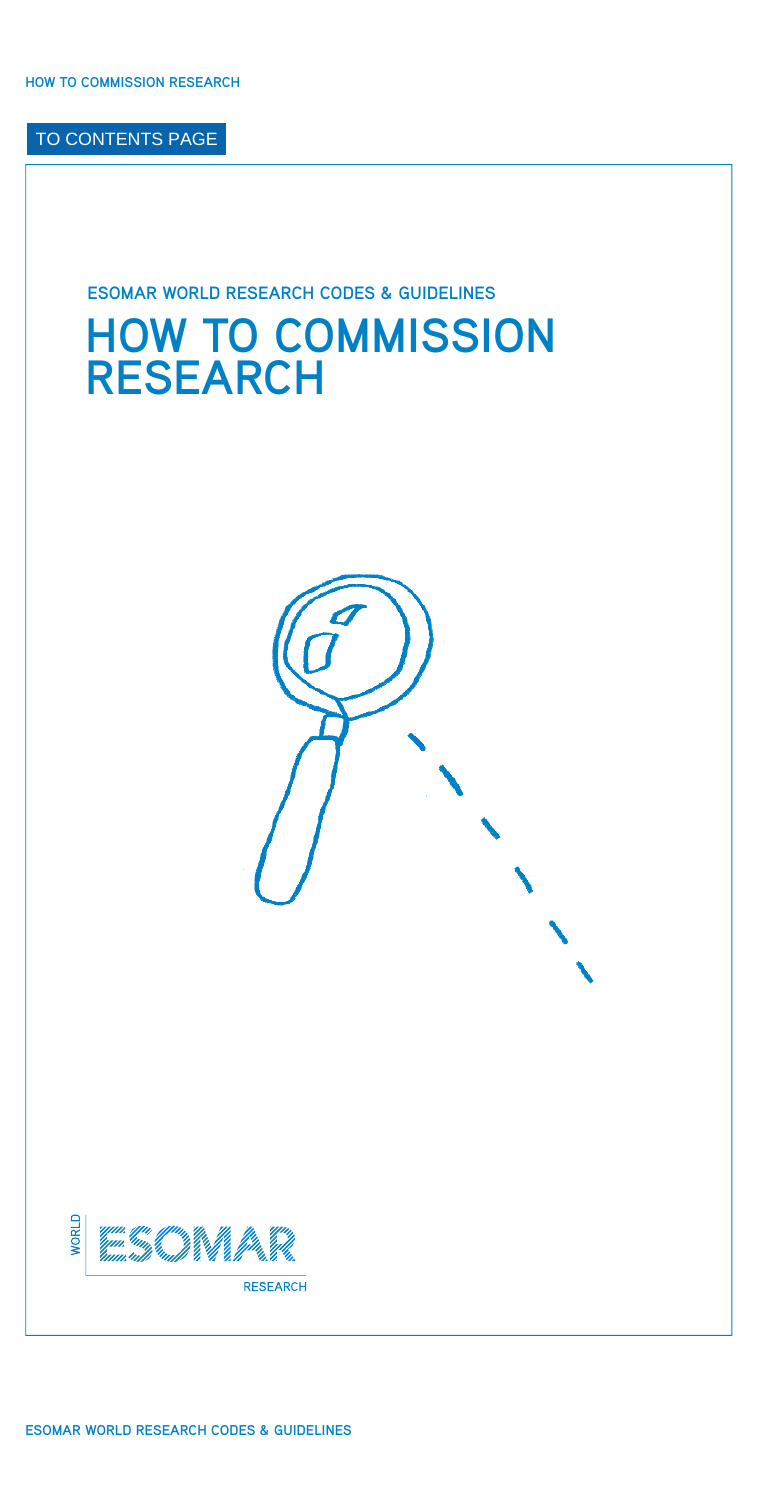All ESOMAR world research codes and guidelines, including latest updates, are available online at [www.esomar.org](http://www.esomar.org)

**Copyright © ESOMAR 2001 Latest reprint: 2009**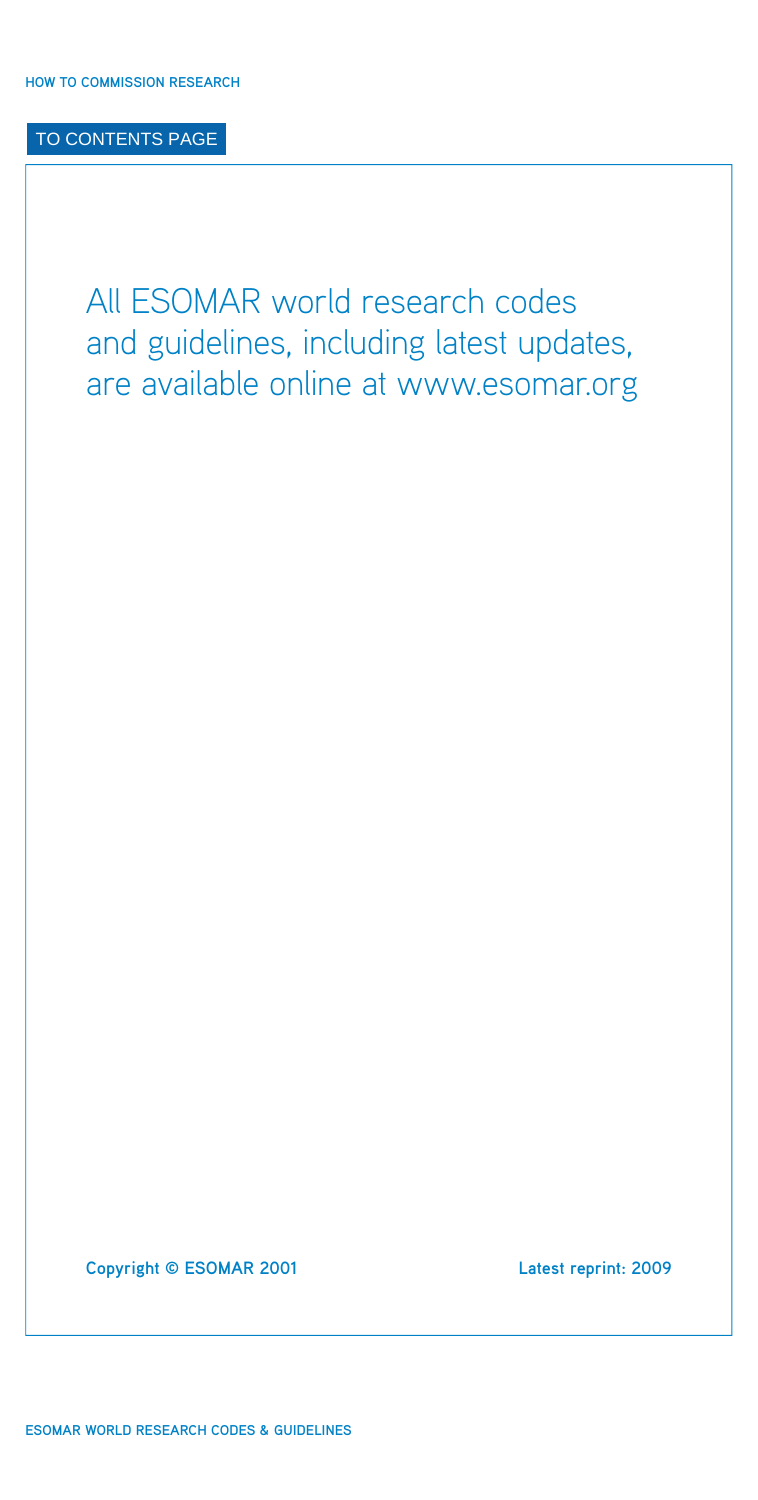#### **ESOMAR WORLD RESEARCH CODES & GUIDELINES**

# **HOW TO COMMISSION RESEARCH**

# **INTRODUCTION**

This set of three Guidelines deals with issues which need to be considered when commissioning a marketing research project. Such projects may be carried out by a variety of organisations ranging from individual researchers or consultants to large multi-national companies offering a wide range of services. Throughout these Guidelines the term "agency" is used to cover all such possibilities.

The main objective of these Guidelines on commissioning research is to assist both client and researcher by reminding them of the various issues involved in specifying and agreeing a research project. In this way they seek to reduce the risks of error, omission or misunderstanding and to help to improve the general quality of research projects. They cover a wide range of items and are designed as a guide or "aide-memoire" to help the parties involved without imposing specific obligations upon them.

The need for this publication is probably most acute among inexperienced users of research, but even the most experienced clients and suppliers can benefit from a checklist approach. This is especially the case with international projects, where mistakes and misunderstandings can easily occur in setting up a project at long range.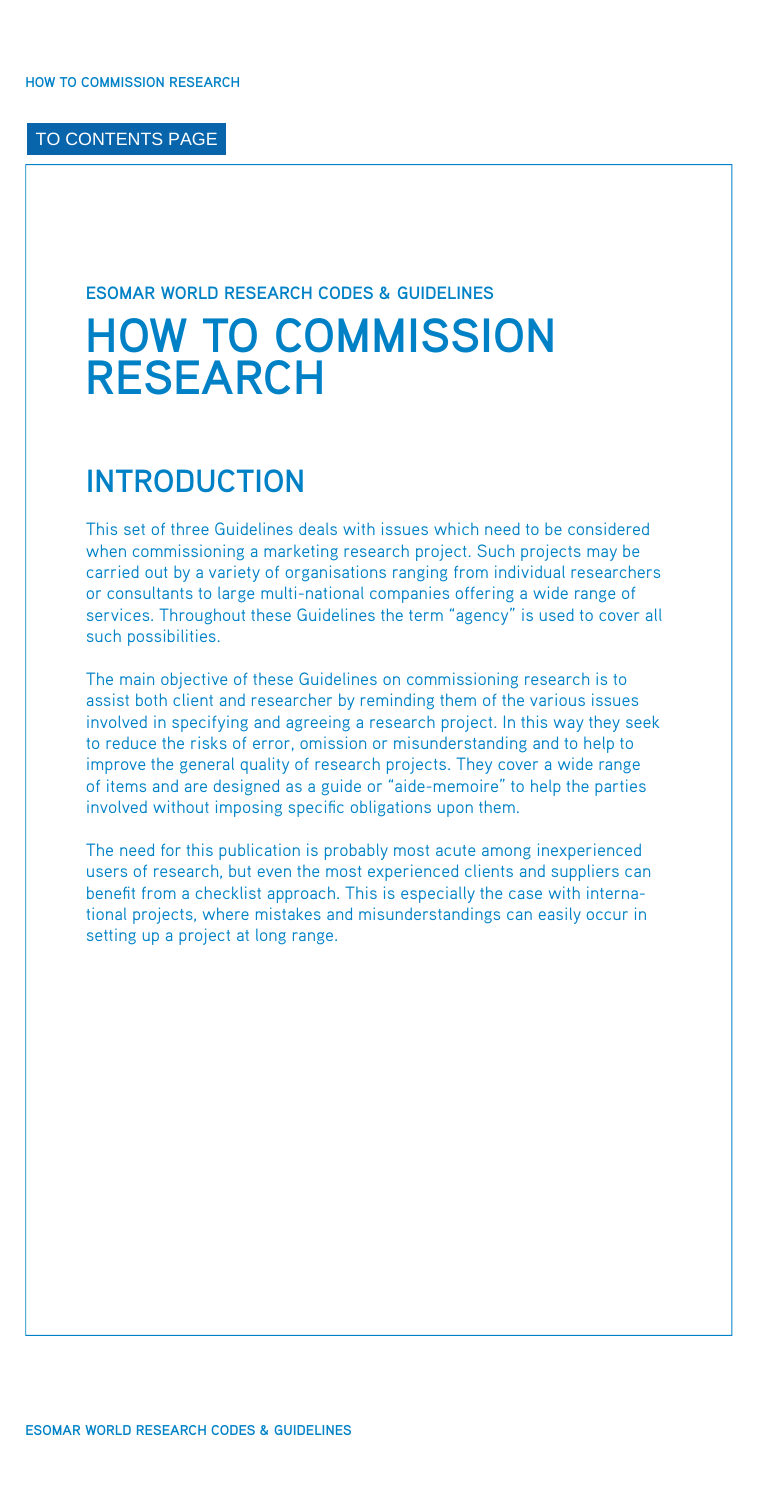# **ESOMAR WORLD RESEARCH CODES & GUIDELINES**

# **HOW TO COMMISSION RESEARCH**

# **CONTENTS**

| Selecting a marketing research agency<br>Reaching agreement on a marketing research project<br><b>International research</b> | 4<br>12 <sup>2</sup><br>26 |
|------------------------------------------------------------------------------------------------------------------------------|----------------------------|
| Selecting a marketing research agency                                                                                        | 4                          |
| Key issues                                                                                                                   | 4                          |
| Basic information about the agency                                                                                           | 5                          |
| Information about the agency's staff<br>Information about the agency's facilities, operating procedures                      | 6                          |
| and quality management system                                                                                                | 6                          |
| Checklist                                                                                                                    | 8                          |
| Basic information about the agency                                                                                           | 8                          |
| Information about the agency's staff                                                                                         | 8                          |
| Information about the agency's facilities and operating procedures                                                           | 9                          |
| Reaching agreement on a marketing research project                                                                           | 12                         |
| Introduction                                                                                                                 | 12                         |
| Key issues                                                                                                                   | 13                         |
| Clarifying the nature of the project                                                                                         | 13                         |
| Agreeing the research proposals                                                                                              | 15                         |
| Observance of the International Code on Market and Social Research                                                           | 18                         |
| Checklist in planning and                                                                                                    |                            |
| commissioning a research project<br>Sample design                                                                            | 19<br>20                   |
| Data collection                                                                                                              | 20                         |
| Analysis and reporting                                                                                                       | 22                         |
| Timing                                                                                                                       | 22                         |
| Other specification points                                                                                                   | 23                         |
| Costing<br>Other contractual issues                                                                                          | 23<br>23                   |
| Code of practice                                                                                                             | 24                         |
| Quality standards                                                                                                            | 25                         |
|                                                                                                                              |                            |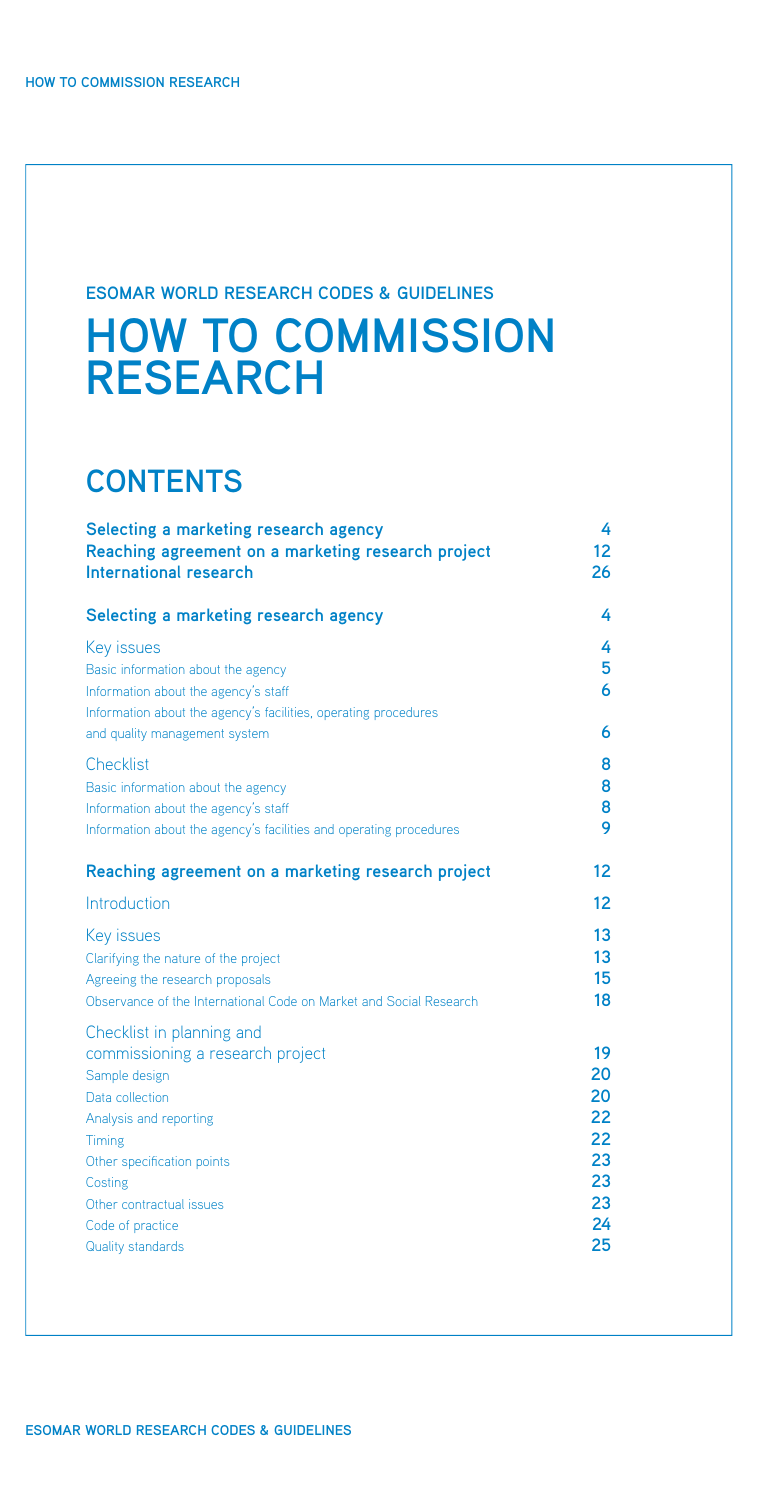| International research                                                    | 26       |
|---------------------------------------------------------------------------|----------|
| Introduction                                                              | 26       |
| Checklist                                                                 | 27<br>27 |
| Contractual provisions and jurisdiction<br>Financial and legal provisions | 28       |
| Technical and organisational aspects                                      | 28       |
| Key issues                                                                | 29       |
| Contractual provisions                                                    | 29       |
| The parties involved                                                      | 29       |
| Jurisdiction                                                              | 30       |
| Responsibility of the main contractor                                     | 30       |
| Choice of sub-contractors                                                 | 31       |
| <b>Breakdowns or failures</b>                                             | 32       |
| Relationships between parties                                             | 33       |
| Financial and legal provisions                                            | 34       |
| Technical and organisational aspects                                      | 37       |
| Conclusions                                                               | 40       |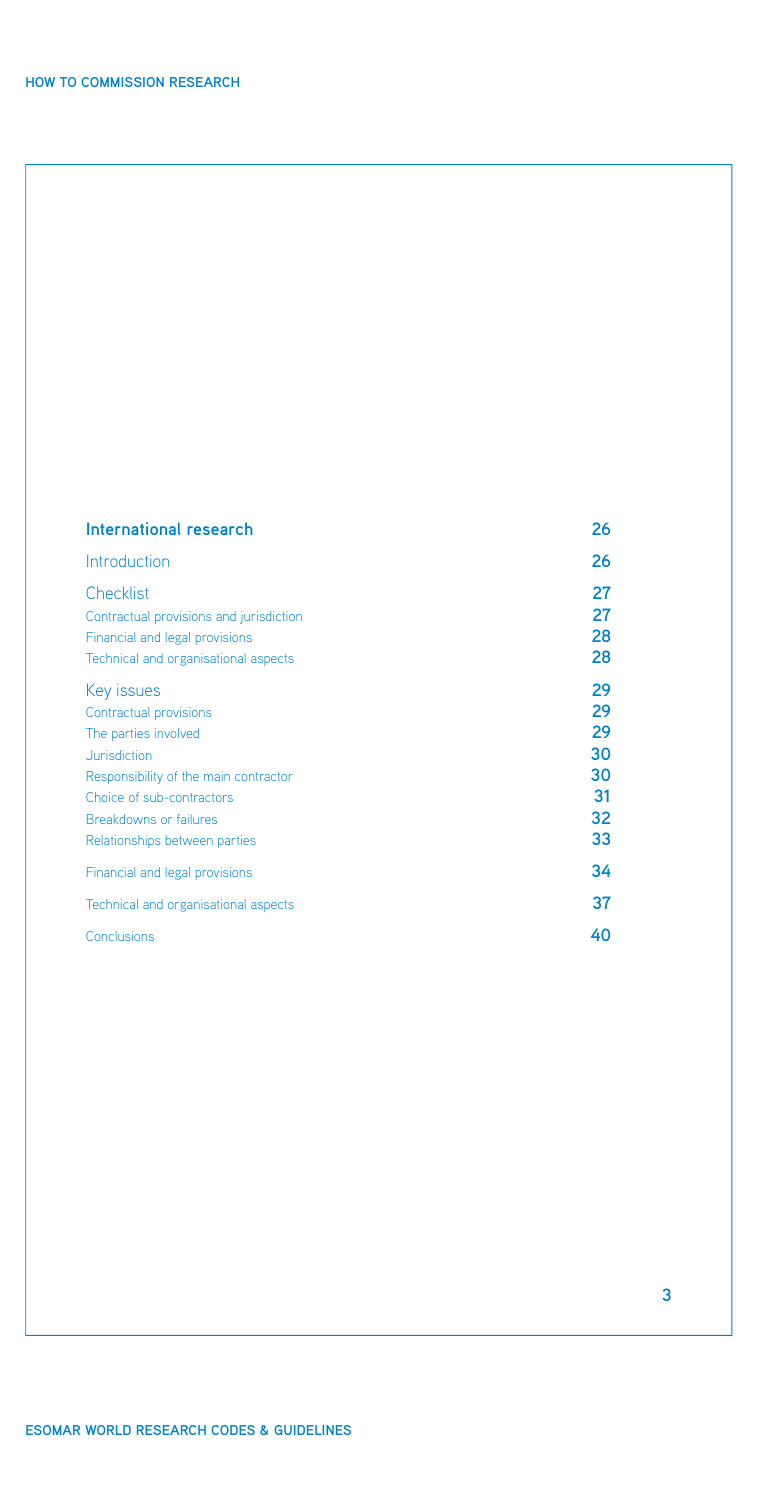# <span id="page-5-0"></span>**ESOMAR WORLD RESEARCH CODES & GUIDELINES**

# **SELECTING A MARKETING RESEARCH AGENCY**

# **KEY ISSUES**

Different agencies offer different skills, experience and facilities. For this reason no single research agency will be the most suitable for every type of research problem or survey. For example:

some agencies specialise in a particular form of research such as panel studies, research among children, or business/industrial projects some concentrate on particular

markets such as agricultural, medical and pharmaceutical, or automotive products

• some specialise in 'qualitative' research (group discussions, intensive interviews), others in large-scale quantitative surveys

some belong to tightly-organised international chains, some have more informal international links, others are purely local or even regional

very importantly, they may offer differing levels of executive involvement and/or cost: for example, they may specialise in fieldwork-only projects, or concentrate on general consultancy/ planning, while others are full-service agencies.

Clearly it is very important to select the right kind of agency for the particular project under consideration. It is also important that the client decides as early as possible whether he wants simply to commission a specific

research survey or is looking for more general research consultancy help with his marketing problems - this will affect both his choice of agency and the briefing which he gives it.

Lists of agencies, together with general indications of their individual specialisations and experience (both of specific markets and of particular research techniques), the facilities they offer, their size and staffing, are contained in a number of Directories. The most useful in drawing up a short-list of possible candidates for a given project are likely to be:

(1) the [ESOMAR](http://www.esomar.org) Directory. This is a searchable resource of over 2,000 major research organisations worldwide. The Directory enables research buyers to find and select research companies, with the reassurance that they all have staff members who are members of [ESOMAR](http://www.esomar.org) and have formally undertaken to conform to [the ICC/ESOMAR International Code](http://www.esomar.org/uploads/pdf/professional-standards/ICCESOMAR_Code_English_.pdf)  of Market and Social Research. The Directory is available on ESOMAR's website at [www.esomar.org.](http://www.esomar.org)

(2) local Directories published by the individual National Associations. These include additional information for the countries concerned, especially for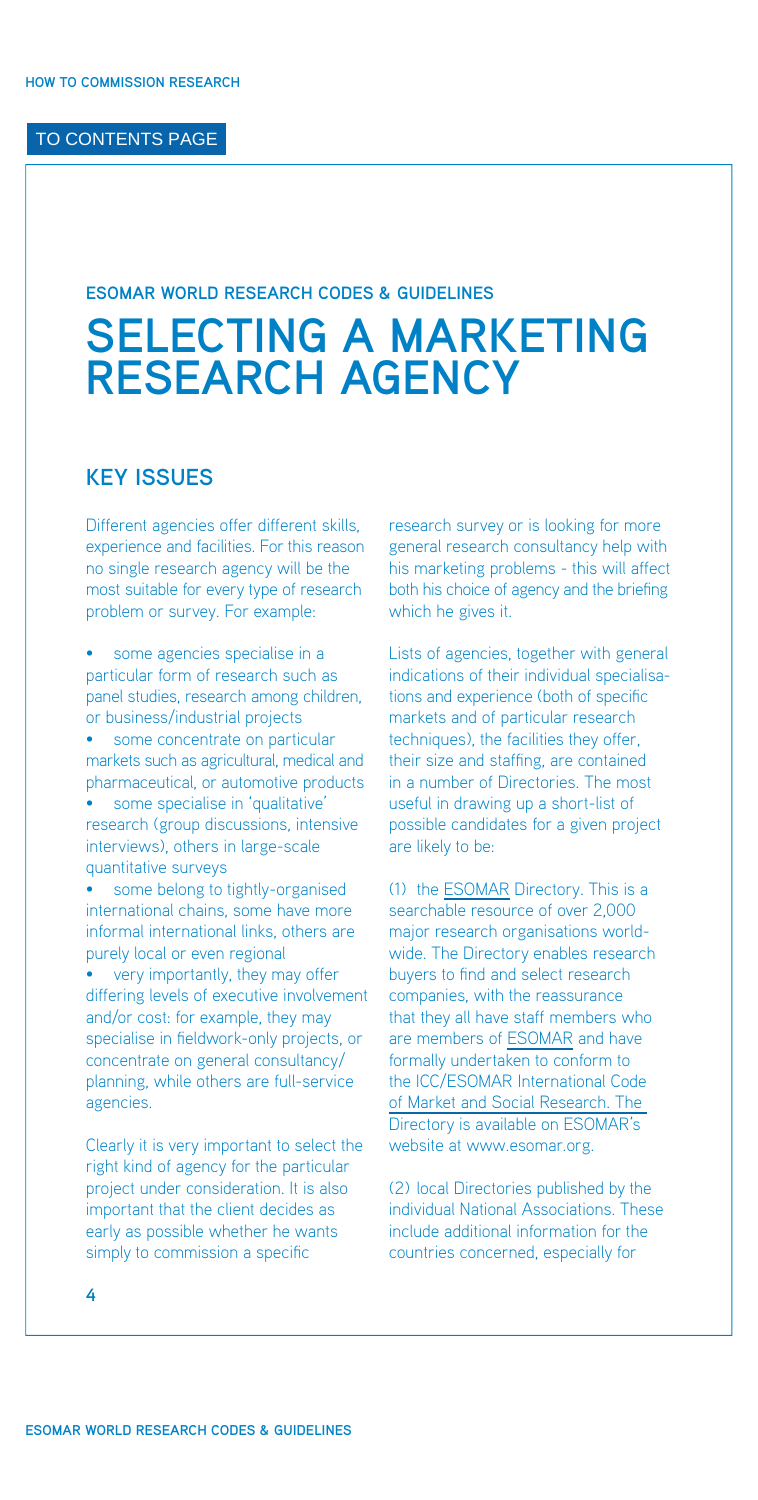<span id="page-6-0"></span>smaller (mainly local) research organisations which do not have any member of staff belonging to [ESOMAR.](http://www.esoomar.org)

Most bona fide research organisations will be listed in one or more of the reputable Directories of these kinds including more specialised Directories published by 'industrial' marketing research associations in different countries. Extra care should be taken in checking the credentials of 'unlisted' agencies.

Because no one agency is likely to be equally skilled in all types of research, large research users often deal with more than one agency. However, constant switching between agencies is not a good way of getting an effective service from research agencies. A continuing relationship between client and agency will lead to better mutual understanding and confidence. The client will come to appreciate the particular strengths and skills of the agency and of the individual researchers within it, and be able to assess the levels of contribution he can expect them to make to his own thinking and operations. The agency will come to understand in much greater depth the client's products and markets, the problems which face him

in his marketing planning and activities, and his general ways of working.

This makes it all the more important to select an agency carefully and sensibly in the first place. What steps can the client take to decide which is the most appropriate agency to choose from any short-list?

There are a number of checks which a client can use to assess an agency's general level of competence and its likely suitability for a specific project:

#### **1. Basic information about the agency**

Informed questioning, and more intensive probing on certain critical issues, can obtain a lot of useful relevant information on the agency's general background:

- its status and experience as a research agency
- its international links (research and other)
- the kinds of work it undertakes and the types of client for whom it works
- its knowledge of specific markets or research methods
- any possible conflicts of interest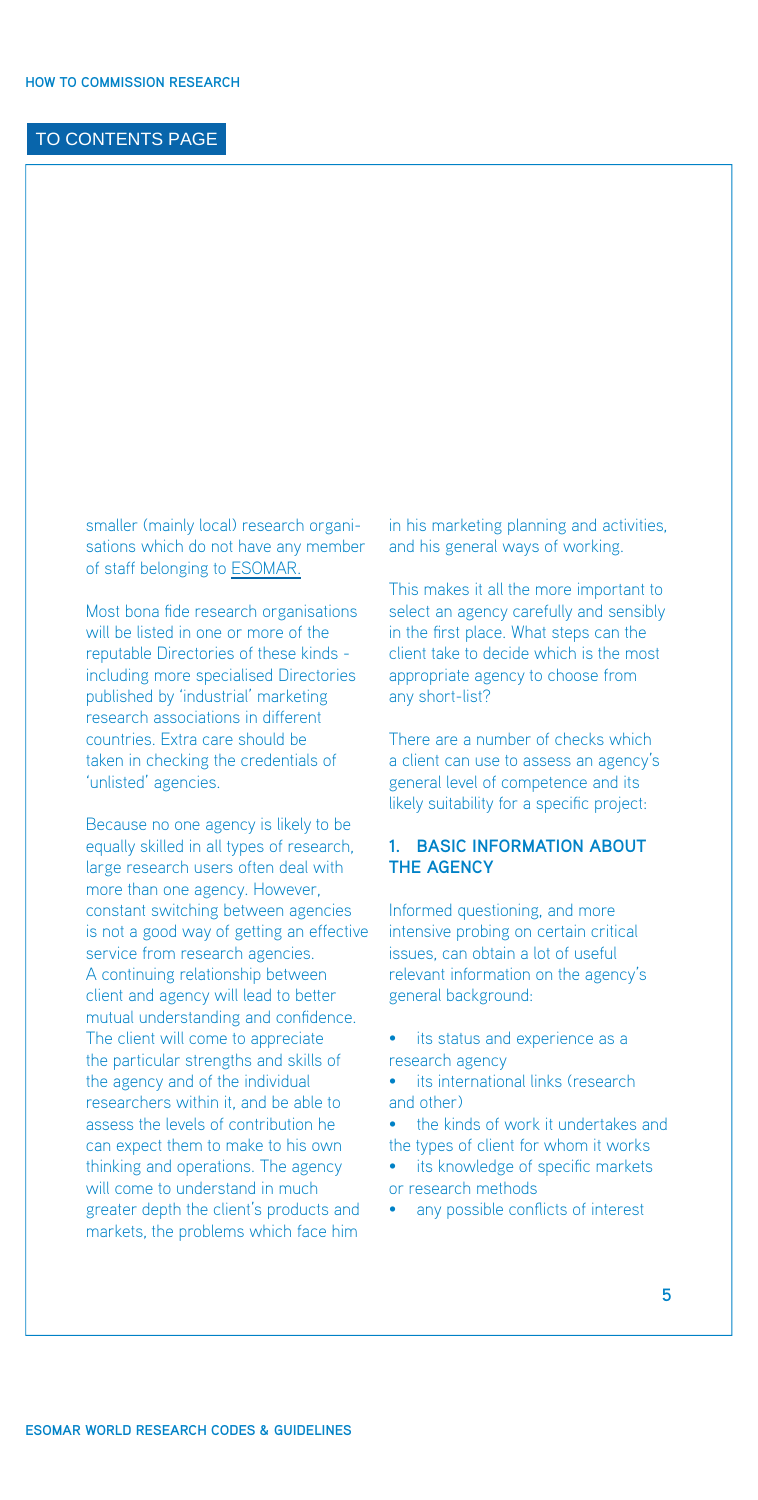<span id="page-7-1"></span><span id="page-7-0"></span>• its conformity to professional Codes of Practice, and its guarantees of confidentiality and security whether the agency is accredited to ISO 9001 and/or any Market Research Quality Standard, and if so whether this is operated as an official national standard or by the national market research trade association.

It will often be productive to visit the agency's website, and download and/or print off relevant information and request any brochures/materials separately available.

#### **2. Information about the agency's staff**

The quality of an agency's services very largely depends on the quality of its staff. Wherever possible this should be assessed face-to-face as qualifications 'on paper' usually give only a partial picture. Key issues are likely to be:

- the skills and experience both of top management and also of the researcher who would look after the client's own projects
- where relevant, the agency's understanding of marketing as well as of research methods
- the availability of more specialist skills when needed.

It will often be possible to consult CVs/photographs/and pen portraits of key staff, which may be available on the agency's website, so that after a website visit meetings can be arranged with the most appropriate individual or team.

#### **3. Information about the agency's facilities, operating procedures and quality management system**

The most relevant questions to some extent vary with the nature of the research which the client wants to carry out, but most of the following points should normally be checked:

- the way in which the agency sets up a project
- the nature of its field organisation. and the quality controls it applies to data collection
- its sampling methods
- the way in which it handles data processing
- the kind of report it normally provides, and the levels of interpretation and recommendations which are available if required
- the arrangements for presentations of the findings if these are needed
- any special research facilities and/ or techniques offered by the agency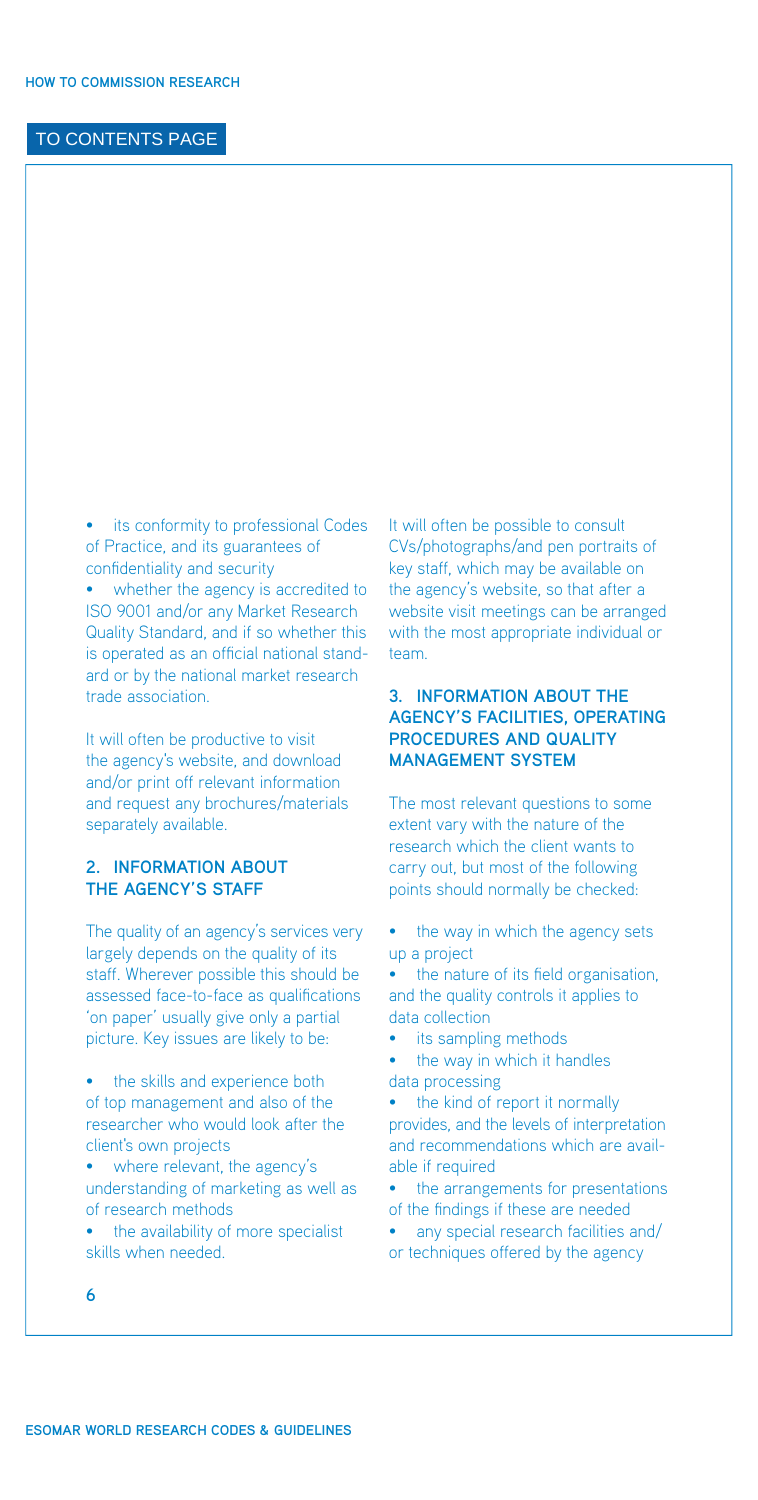• normal contractual (including billing) arrangements

• the agency's quality assurance undertakings and quality management systems

the agency's systems for client satisfaction management, including any regular checks and its procedures for dealing with complaints.

The issues summarised above are spelt out in more detail in the Checklist which follows. In making use of this Checklist there are three more general points to keep in mind.

First, the more knowledgeable the client himself is about research, the more useful is the information he is likely to obtain and the more valid his assessment will be. However, even a relatively inexperienced client will still gain much more insight into an agency's skills and operating methods by using the Checklist than simply by relying on the information in a Directory or by having a brief generalised chat with the agency's management.

Second, it may also be possible to get more information about an agency's strengths and weaknesses by talking to other clients of that agency, or to a research consultant (although in such cases issues of confidentiality must of course be respected).

Third, the effort involved in obtaining adequate answers on the points listed is nearly always worthwhile even for a one-off survey. The effort of course pays off even more when there is a chance that the client may want to use the same agency for other projects in the future (one of the important benefits of a continuing client-agency relationship).

There is one final comment which must be made about selecting a research agency. Research can sometimes cost a lot of money and there is no point in paying more than you need to. If a cheap car is all that is required for local shopping expeditions, why buy a Rolls-Royce? However, research should never be bought on price alone. Poorquality (inappropriate or badly carried out) research can lose the client many times the cost of the actual research itself: in an extreme case, his business. The cheap car is not the sensible buy if it lands you in hospital or even the cemetery.

Long-term market-specific and productspecific expertise is often present within agencies in the shape of people who may have many more years of experience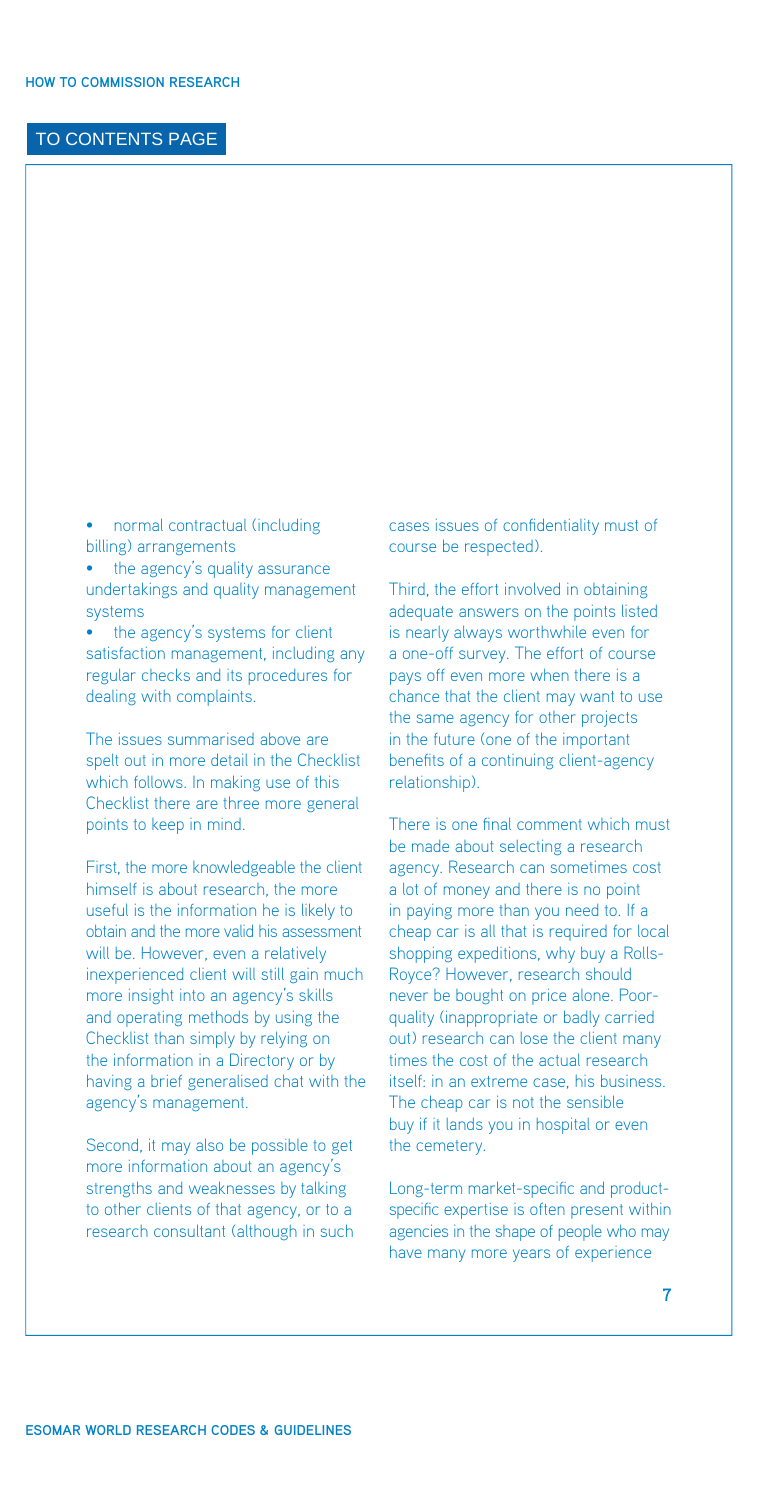<span id="page-9-0"></span>in the relevant market than the client's marketing personnel. Often the time of these experienced individuals can be more expensive than the average but it can be worth paying the extra to have such individuals involved in the project.

# **CHECKLIST**

#### **1. Basic information about the agency**

(a) How long has it been in business? Does the agency belong to a group or organisation which is also involved in non-research activities, and if so how are the research activities in practice separated, and differentiated, from nonresearch activities? (b) If it belongs to another company or a group of companies, how independently does it operate? (c) Is it part of any international research chain or association? If so, how close are the links? (d) Does the individual agency and/or chain offer national/international quality assurance standards? (e) What clients has it worked for during the last two years or so, and on what types of project? Which ones does it work for regularly? (Although an agency is obviously restricted by

information it can give, it will often be able to provide some general picture of its clientele and the type of work it carries out for them).

(f) Are there any potential conflicts of interest which might need to be resolved?

(g) How much practical experience does the agency have of tackling specific types of research problems or markets, or of using particular research methods?

(h) How firmly is it committed to following the accepted Codes of Professional Practice in marketing research - both [ESOMAR](http://www.esomar.org) and national Codes? What are its links with professional bodies in the field? (i) Are its security/confidentiality procedures acceptable and fully in accordance with any relevant data protection/data privacy legislation? Does it make use of fire walls to protect email and other digital communications with the client?

#### **2. Information about the agency's staff**

(a) What are the professional training, qualifications and experience of the agency's staff - both senior management and further down the organisation? (b) How experienced are they in dealing with marketing and other relevant

**8**

confidentiality requirements in the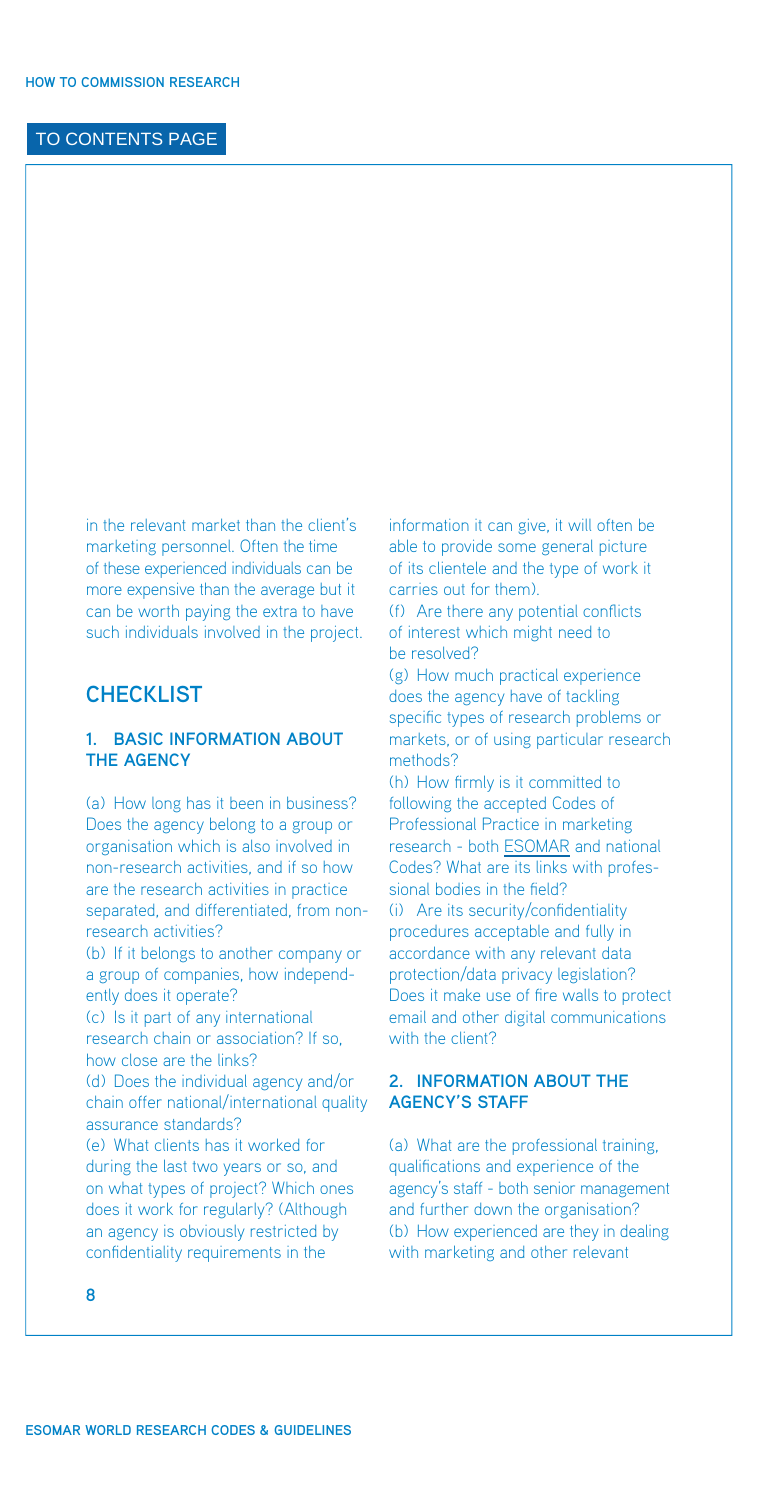<span id="page-10-0"></span>non-research issues as distinct from research techniques as such? (c) Does the agency have executive staff who are specialists in the relevant business area (for example, FMCG, retailing, customer satisfaction, B2B, etc.) (d) What specialist skills (psychologists, statisticians, DP and IT specialists, etc) can the agency call on - either on the agency's own staff or on a regular basis from outside?

(e) Who would be responsible for looking after the client's own project(s)? Is it possible to meet them?

(f) Are there any potential problems of communication? In particular, do the key people (in client and agency) adequately understand a common language? If there are possible difficulties, how could they be dealt with effectively?

#### **3. Information about the agency's facilities and operating procedures**

(a) What procedures does the agency follow in setting up a research project? What form does a research proposal normally take?

(b) What kind of data collection facility does the agency use - its own or a separate agency? Either way,

• how large and widespread is the interviewing force?

• are specialist interviewers available if required (e.g. for interviewing executives or professional people)?

• how are interviewers selected and trained?

• what briefing are they given on specific projects?

• how and to what extent are they supervised? What are the qualifications of the supervisors?

• what quality and accuracy checks are applied to the fieldwork?

• can the client see interviewers in [action \(in conformity with the ICC/](http://www.esomar.org/uploads/pdf/professional-standards/ICCESOMAR_Code_English_.pdf)  ESOMAR Code requirements)?

• does the agency offer CAPI/ interactive CAPI in the field?

• is there a telephone research centre, is it CATI based, and to what extent is it fully automated with respect to sampling/random calling/control procedures?

• does the agency offer non-interviewer data collection methodologies – e.g. postal; email; Web enabled self-completion?

• does it have an organised system and infrastructure for mystery shopping and other monitoring/observation methodologies?

(if relevant) is the agency prepared to accept independent checks on the quality of the fieldwork?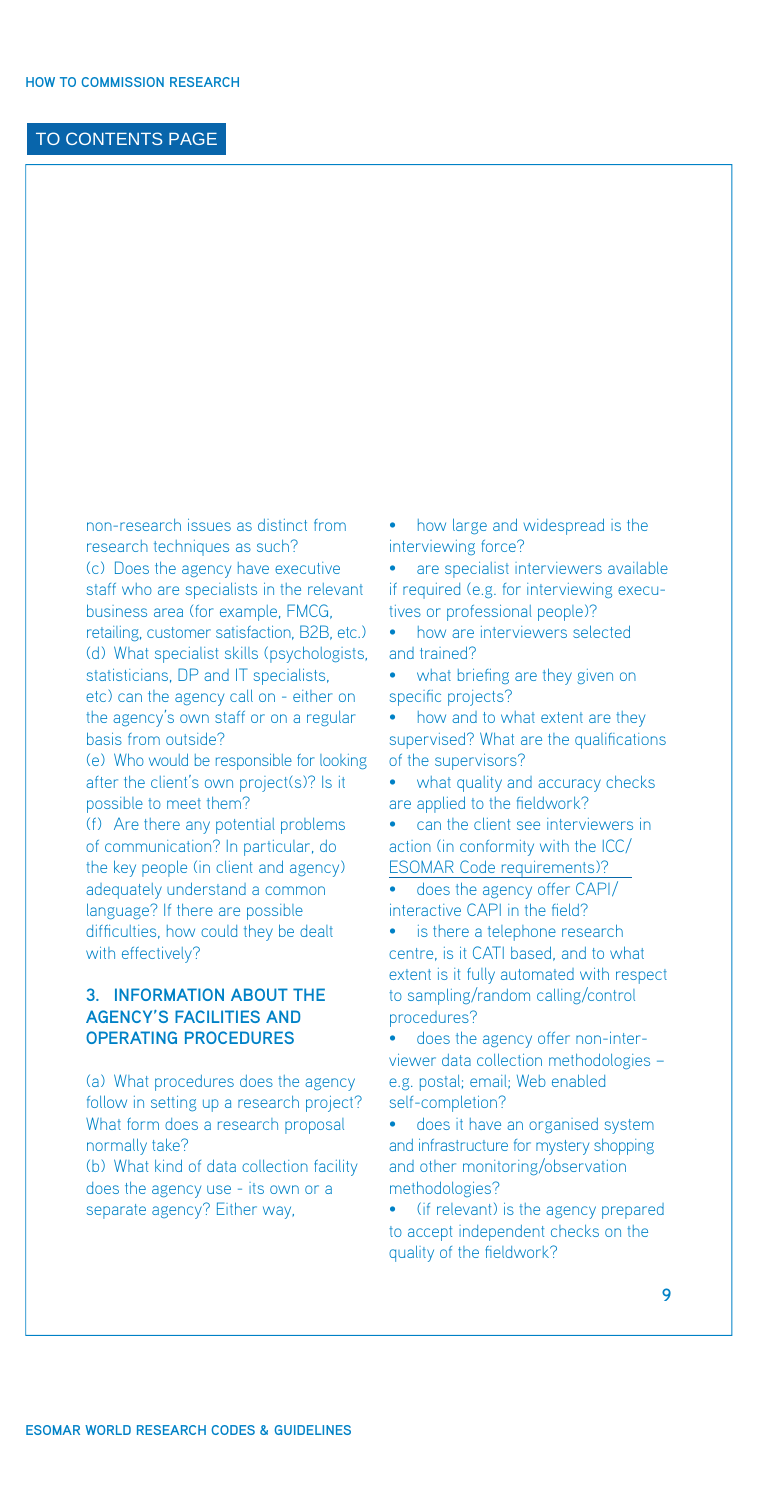(c) What types of sampling methods does the agency customarily use? (d) How does the agency handle its data processing (internally or subcontracted)? Either way,

what editing, coding, data entry and processing procedures are used?

• what quality of staff are used and how are they supervised?

• what quality and accuracy checks are applied?

• can flexible and/or more sophisticated forms of analysis be provided when required?

are checks of statistical significance routinely applied to the findings wherever relevant?

(e) What form of reporting does the agency normally use? Can it provide tabulations only/written summary of results/interpretation of the findings/recommendations for action, as required? Is it possible to see examples (allowing for possible confidentiality problems)?

(f) Can the client be supplied with a digital database to interrogate? (g) Can the agency make the results available on the client's intranet? (h) Does the agency give presentations of the findings, if required? If so, what form do these take? Are they charged for separately?

(i) Does the agency offer video conferencing facilities?

(j) Does the agency offer any special research facilities (e.g. a call centre, test room or laboratory, test shop, special testing equipment)? (k) Does the agency offer any special/ proprietary research systems (e.g. for testing advertisements/packaging, market modelling or prediction) and if so to what extent is the technology transparent (i.e. disclosed to the client) versus 'black box'?

(l) What are the agency's normal accounting and charging procedures? What billing system does it normally follow?

(m) What contractual and other legal arrangements are customary with the agency? Does it have a comprehensive written statement of its terms of business?

Note: not all of these questions will be relevant to every enquiry about an agency. Also, it will often be sensible in connection with a specific survey to go in greater depth into certain issues (e.g. the agency's sampling and interviewing approach on surveys among businesses).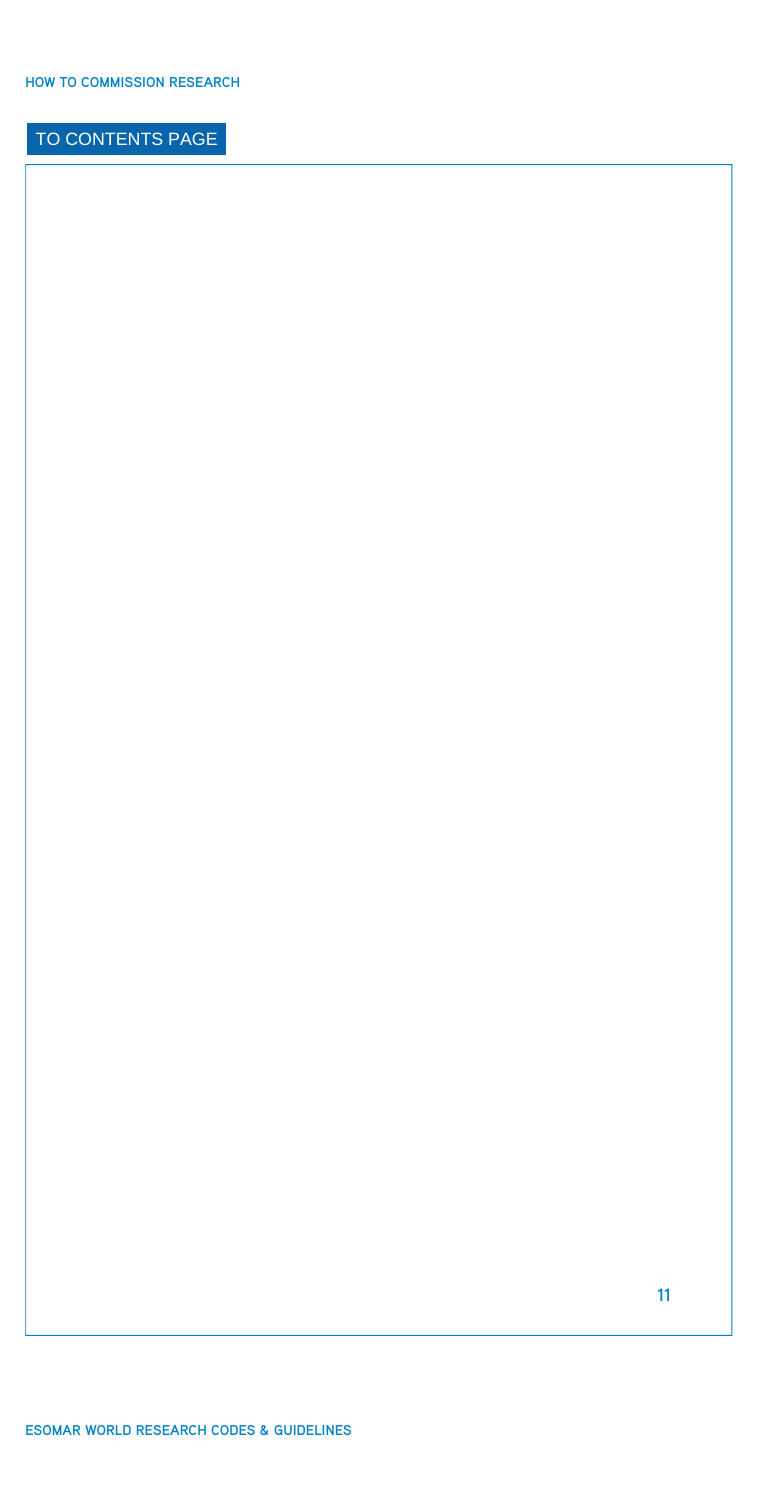#### <span id="page-13-0"></span>**ESOMAR WORLD RESEARCH CODES & GUIDELINES**

# **REACHING AGREEMENT ON A MARKETING RESEARCH PROJECT**

# **INTRODUCTION**

The Guideline does not specify detailed recommendations for the form or content of the actual contract between the researcher and the client: this is a matter for the parties involved, provided that it conforms to the requirements of the International Code on Market and Social Research and also to the relevant legal requirements and national regulations covering marketing research activities.

The need for this publication is probably most acute among inexperienced users of research, but even the most experienced clients and agencies can benefit from a checklist approach. This is especially the case with international projects, where mistakes and misunderstandings can easily occur in setting up a project at long range. The Guideline does however assume some minimal understanding on the part of the client about the nature of marketing research, since it is not the role of this particular publication to answer the question 'What is marketing research?'

The Guideline has as far as possible taken into account the varying situations involved in:

- ad hoc 'quantitative' surveys,
- 'qualitative' research,

• 'omnibus' surveys (i.e. syndicated surveys in which clients can buy space for individual questions they wish to ask),

- continuous research, including panels,
- business-to-business and
- industrial research,
- 'desk' research
- Web enabled research

It also takes account of the issues customarily involved in contractual arrangements in various countries (including those recommended by professional associations, for instance, the ESOMAR International Research Guideline) without in any way seeking to supplant them. The Guideline clearly cannot hope to be exhaustive, dealing with all the issues and problems involved in such a wide variety of activities, but most major points are covered. The main text is divided into two parts:

The first discusses in general terms the key issues which arise when planning and commissioning a marketing research study.

The second sets out a more detailed checklist of points which should be discussed and agreed between client and researcher before starting the research.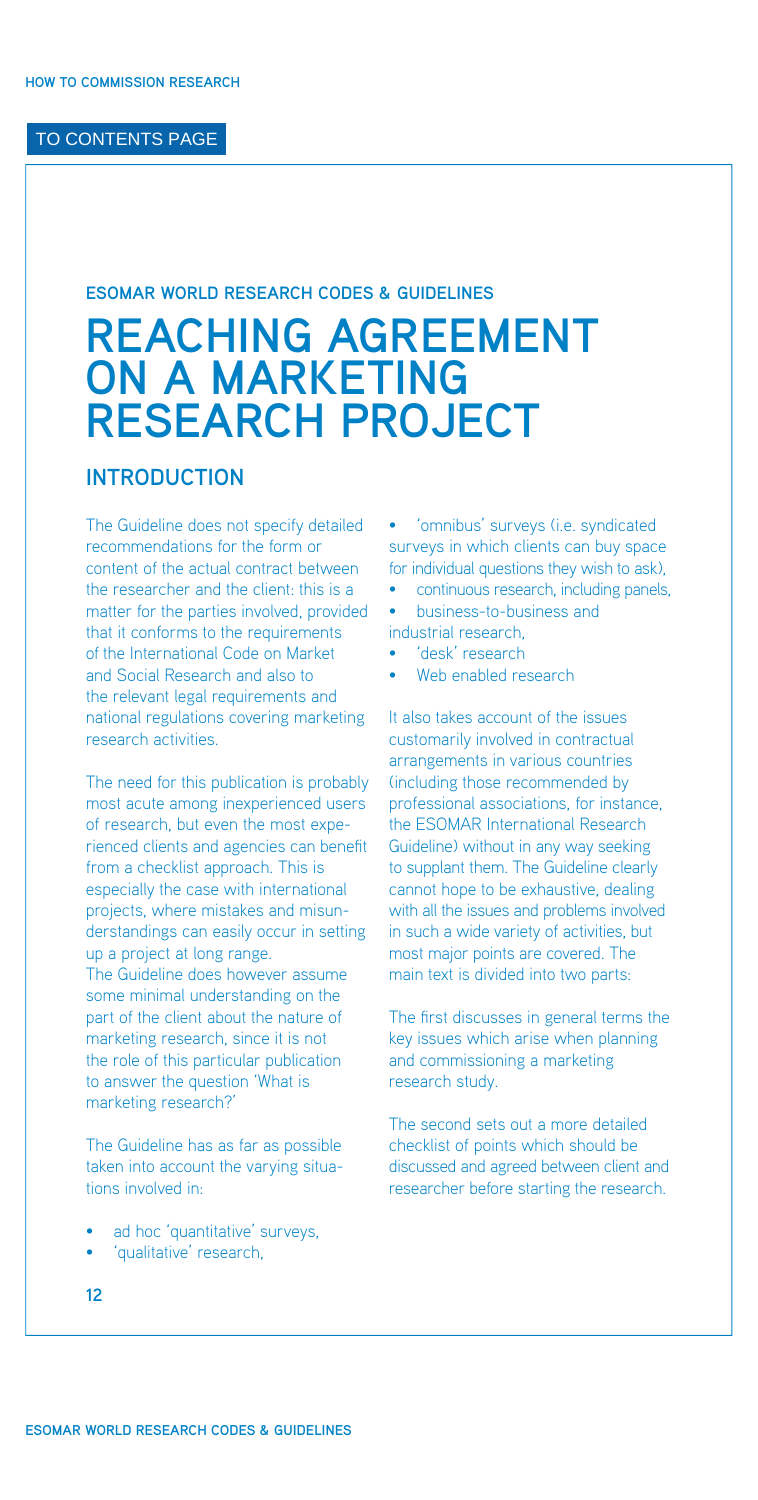#### <span id="page-14-0"></span>**KEY ISSUES**

#### **Clarifying the nature of the project**

#### **Background information**

The ways in which research projects are initiated and designed vary greatly. At one extreme the client may use a research agency simply as a subcontractor, to carry out a specified number of interviews using a questionnaire drawn up by the client and/or to produce an agreed list of tables without any commentary or interpretation. At the other extreme the client is looking for the maximum help and advice from the researcher in solving a complex (and possibly ill-defined) problem. The amount of information and discussion needed in agreeing the precise form of the project will vary accordingly: relatively little in the case of a 'sub-contracting' project, the maximum in the case of a 'problem-solving' project. However, the basic principle must be that: the more relevant background information the client can give the researcher, the greater are the chances that the project will be carried out effectively and efficiently.

Before putting forward any detailed research proposals, the researcher

himself is responsible for ensuring that he has the necessary background information, from the client and from other sources, to establish that research is indeed needed and could answer the client's problem in a cost-effective way. It is then the joint responsibility of client and researcher to make sure that the study, as finally planned, will produce the types of data required and that this information will in fact be actionable. Very often this will involve joint discussions to clarify and refine the research brief itself (and especially the research objectives) before designing the research study. Particularly in the case of clients with limited experience of using research, the researcher is likely to play a major part in ensuring that this brief is correctly defined. For all these reasons, client and researcher must work closely together in a climate of mutual confidence where all relevant information and ideas can be freely exchanged and discussed.

#### **Research brief**

Except perhaps in the case of the simpler 'sub-contracting' types of projects, the client should normally brief the researcher on the following points:

(a) The nature of the problem for which research is needed, and the type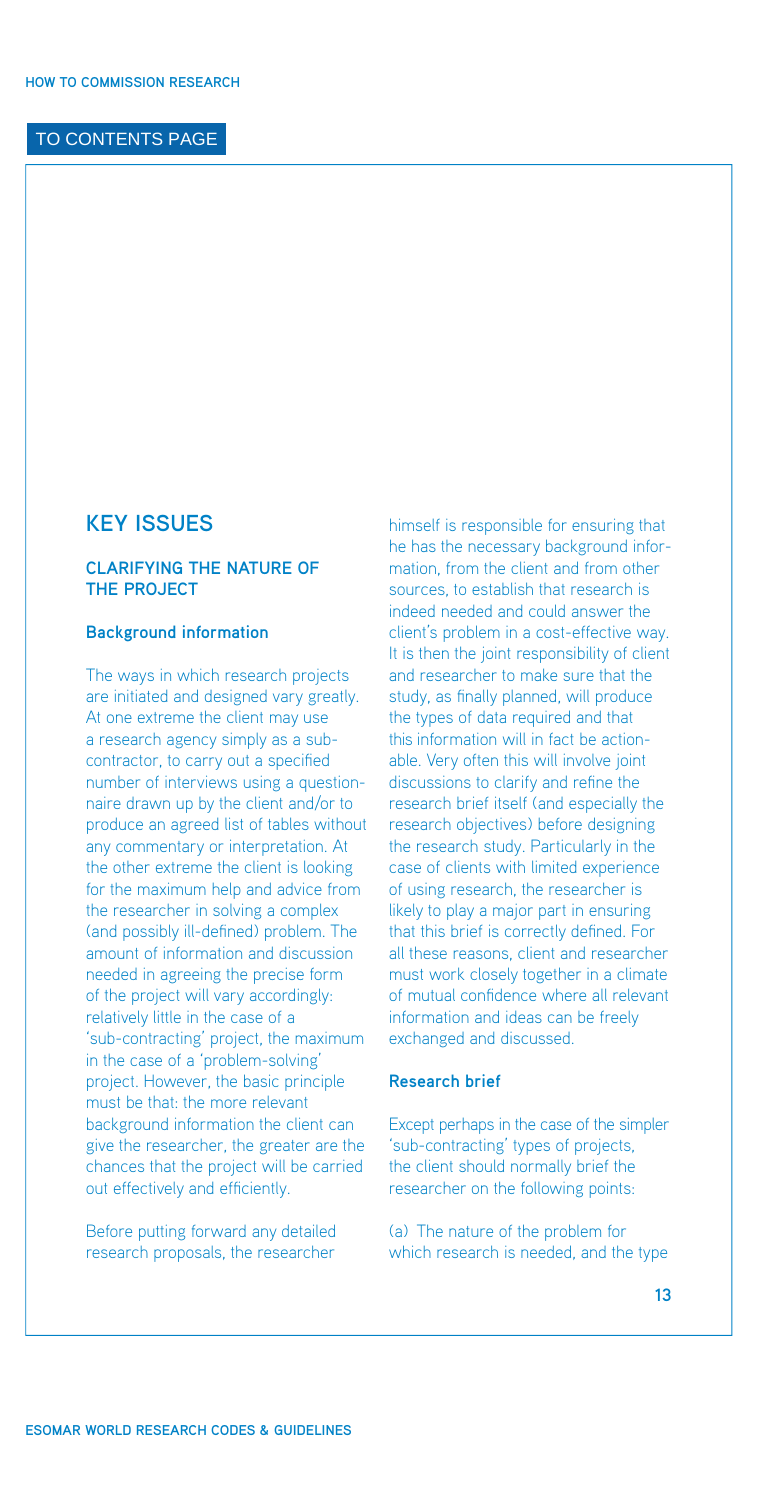of decisions and actions which are to be based on the research findings. (b) The objectives of the research, with the client's views on the information he requires and his priorities in this connection. This may also involve agreeing the level of precision required in the findings, and a statement of how the information to be provided by the research will be used in reaching specific decisions ('Action Standards'). The extent to which the researcher is expected to prepare recommendations for actions or policy based on the research findings should also be made clear. (c) All available background information which is relevant to the design of an effective, cost-efficient research study. This should include the definition of any target groups, their likely size, etc., and information on any other issues likely to affect costs. (d) Any constraints or requirements which are likely to affect the research design - for example - timing, availability of product samples, etc. The client may for various reasons not wish to specify at the outset exactly how much money he is prepared to spend on the project. It is however usually sensible for him to give the researcher at least a broad idea of the scale of project he has in mind (even though this may be altered after discussion) to avoid

possible waste of time on inappropriate research proposals.

(e) If relevant, that the project is being submitted to more than one researcher in order to obtain alternative research proposals and/or cost quotations. It is good practice to let the researcher know how many others he is competing with; and in any case it is usually undesirable to ask for proposals from more than two or three different researchers except possibly in the case of major contracts or standard services such as syndicated surveys. It is essential that all researchers involved should be on an equal footing with respect to the information they are given, etc. [\(The ICC/ESOMAR International Code](http://www.esomar.org/uploads/pdf/professional-standards/ICCESOMAR_Code_English_.pdf)  on Market and Social Research also requires that clients should not communicate the proposals or quotations of one researcher to another researcher without the former's permission or use them to influence the proposals of other researchers. In addition to being unethical, such actions are likely to be counter-productive in the longer-run).

All or most of these points will usually be included in the written research brief given by the client to the researcher. The latter should throughout be encouraged to contribute his ideas and reactions to the nature of the problem, the research objectives, target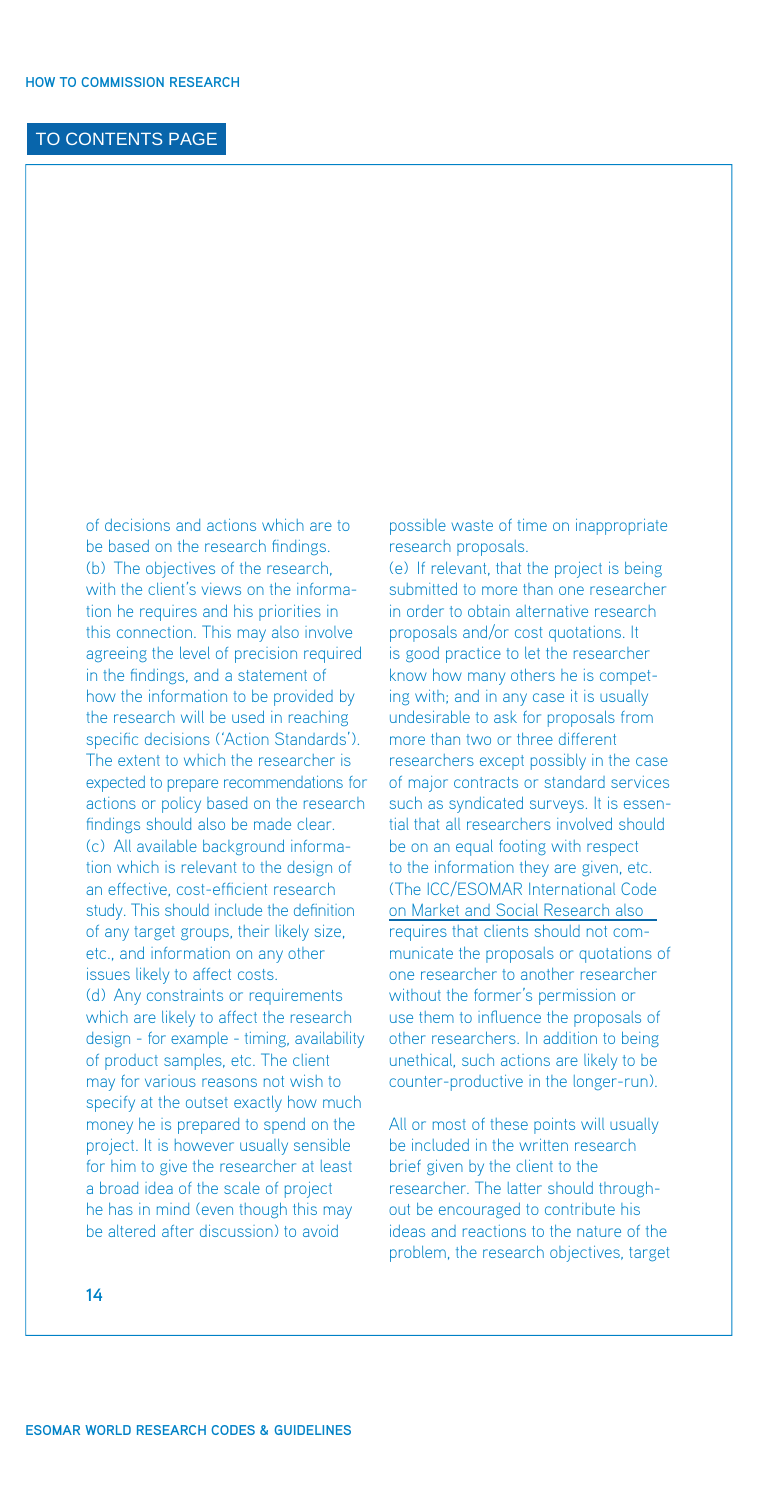<span id="page-16-0"></span>group definition, action standards, etc., in order to make best use of his skill and experience in designing the study.

#### **Studies initiated by the researcher**

Not all research studies are initiated by the client. In particular, syndicated projects such as panels, 'industry' studies, etc., are frequently set up in the first place by researchers who then sell the service to prospective clients. In such cases it is the responsibility of the researcher to make clear to the client the objectives, uses, specifications and limitations of the service on offer, and the extent to which it is (or is intended to be) shared with other clients.

#### **Agreeing the research proposals**

#### **Research proposal**

Following the research brief, and any subsequent discussions between client and researcher, the latter will normally prepare a research proposal on the basis of which the project is agreed. In reaching agreement on the research specifications, and a decision to proceed with the study, there are a large number of detailed points to be

considered which fall under the following main headings:

- (a) Objectives of the research.
- (b) Technical specifications of the study.
- (c) Cost estimates.
- (d) Other contractual issues.

In practice not all of these points will necessarily be covered in the research proposal itself. This makes it all the more important that all the relevant points have been considered and agreed upon, at least in discussion, before starting the study. Failure to do so is the most common cause of misunderstandings and inefficient research. For this reason it is safer to agree as many points of detail as possible in writing before the research begins.

#### **Objectives of the research**

The issues arising under this heading have already been discussed above. Briefly, they involve agreement on the questions:

(a) What is the problem to be investigated? (b) What are the objectives of the research study itself? (c) What information will this provide? (d) How will this be used?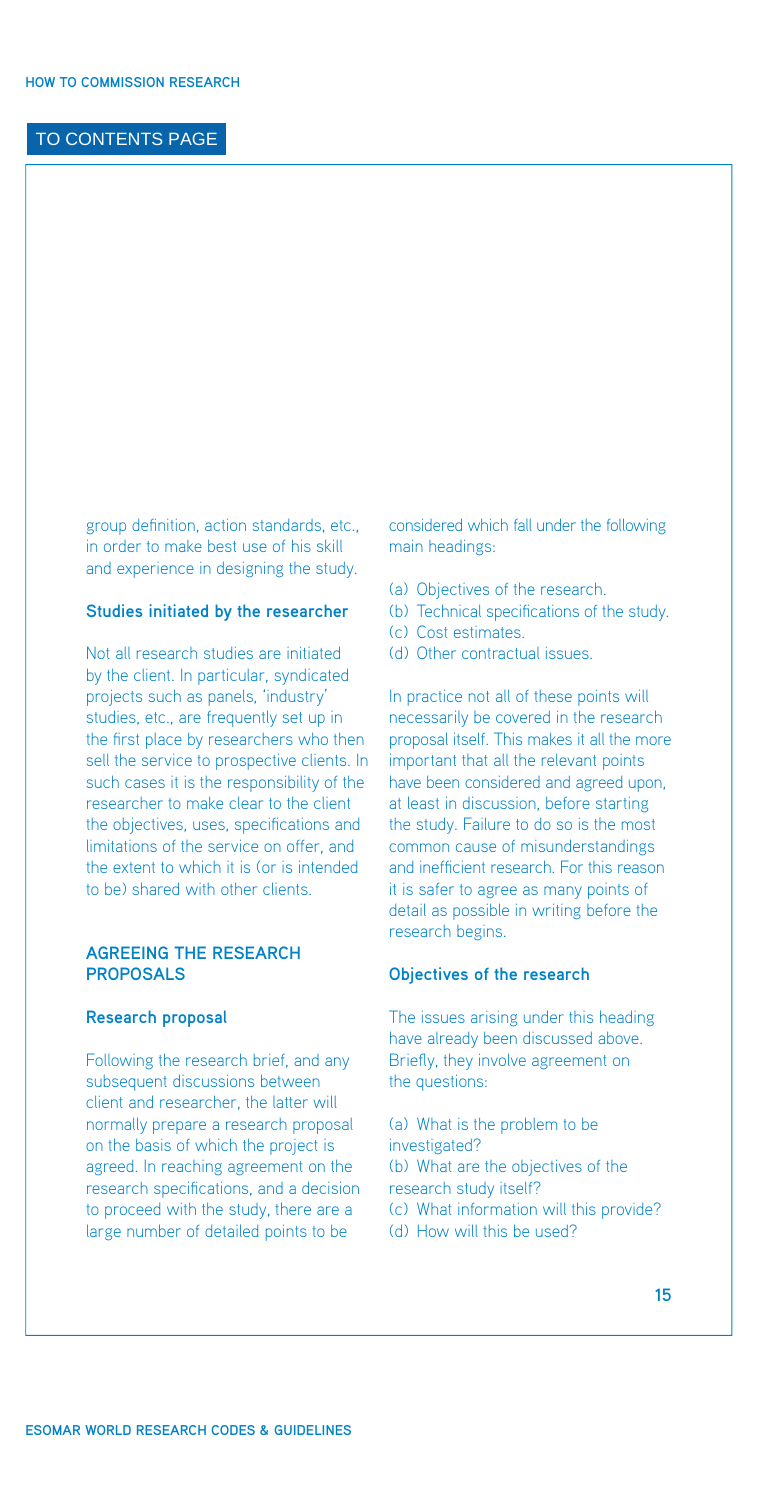#### **Technical specifications of the study**

Not all clients will wish - or necessarily be technically qualified - to consider all the detailed aspects of a research plan. Even so, it is normally desirable for client and researcher to check that the major principles of the research approach are understood and agreed in advance. Ultimately it is the responsibility of the researcher - and in his own best interests - to make sure that the client is aware of the main implications of the technical specifications, and especially of any limitations of the research design and methods. The major points for consideration are, briefly:

(a) The design of the sample, (including the expected or the assumed incidence and/or strike rate). (b) The type of information to be collected (e.g. an outline questionnaire) (c) The method of data collection (d) Statistical assumptions (e) Any experimental/predictive/ modelling procedures to be used (f) Analysis and reporting requirements (g) Timing (h) Other aspects such as the use of sub-contractors, provision of product samples and other survey materials, etc. (i) Compliance with data protection legislation.

Where some details are not included in the research proposal as such, the client should, if he wishes, be supplied with a fuller description of the approach to be followed, covering the relevant points forming the checklist, before he finally agrees to the project. A partial exception to this is where the full details can only be determined after some initial work (e.g. an exploratory study) has been carried out. In practice the client should not normally expect every technical point to be specified in detail in the initial research proposal this would be unnecessarily timeconsuming and costly; but before the work actually starts it is advisable to run through the checklist to make sure that the important aspects have all been covered and agreed, preferably in writing.

#### **Cost estimates**

It is vital to check exactly what is included in the cost estimates quoted in a research proposal, and what is excluded and may figure as additional charges. In some cases this involves agreeing who (client or researcher) is responsible for paying for certain elements in the study such as the cost of providing test products, and their transportation. Where estimates are provisional rather than firm, this must be made clear; in such cases it may be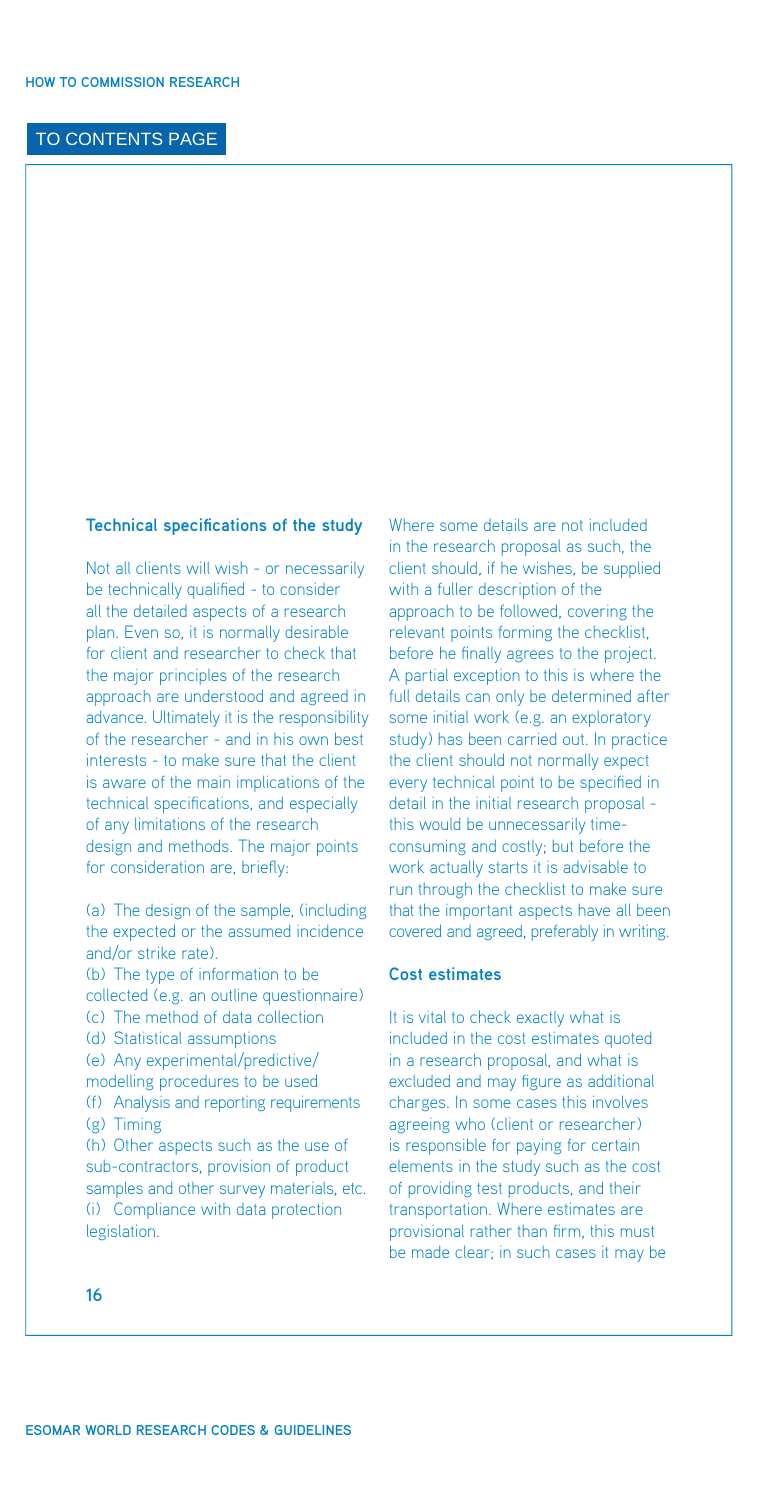<span id="page-18-0"></span>more appropriate to quote a cost range or ceiling.

Payment terms and arrangements must also be clearly stated and agreed. In addition, the length of time for which the quotation shall stand should be clarified.

#### **Other contractual issues**

These include a variety of points not directly related to technical specifications or costing: problems of copyright and exclusivity, any arrangements for the publication of survey findings, responsibility for product safety and insurance, possible penalty clauses, etc. Despite their 'miscellaneous' character, many of these are extremely important; and the fact that they are so varied increases the risk that some may be overlooked.

#### More specifically:

Quality issues should be covered in the proposal, including:

- the agency's quality management system procedures,
- agency client satisfaction and complaints procedures,
- field quality and back checking.
- and systems for the control of subcontractors.

Agencies should have the right to charge for proposals if more than four bidders are invited to quote.

Invitations to quote on major research projects should be advertised by the client in the official EC journals according to the regulations governing the placement of contracts within Europe in force at the time.

Clients should be made aware, where short and inflexible reporting times are required, of the possible effects of bad weather, strikes, and of the difficulty of getting quickly to hard-to-reach populations in busy times (e.g. IT managers).

#### **Contact and communication**

In addition to such contractual points, it is often desirable at an early stage to agree the arrangements for contact and communication between client and researcher, especially for international work (see the International Research Guideline): which individuals are to be involved, using which channels of communication, on which issues?

#### **Contract and agreement**

Wherever possible it is preferable to arrange for a fully specified and written survey contract and agreement.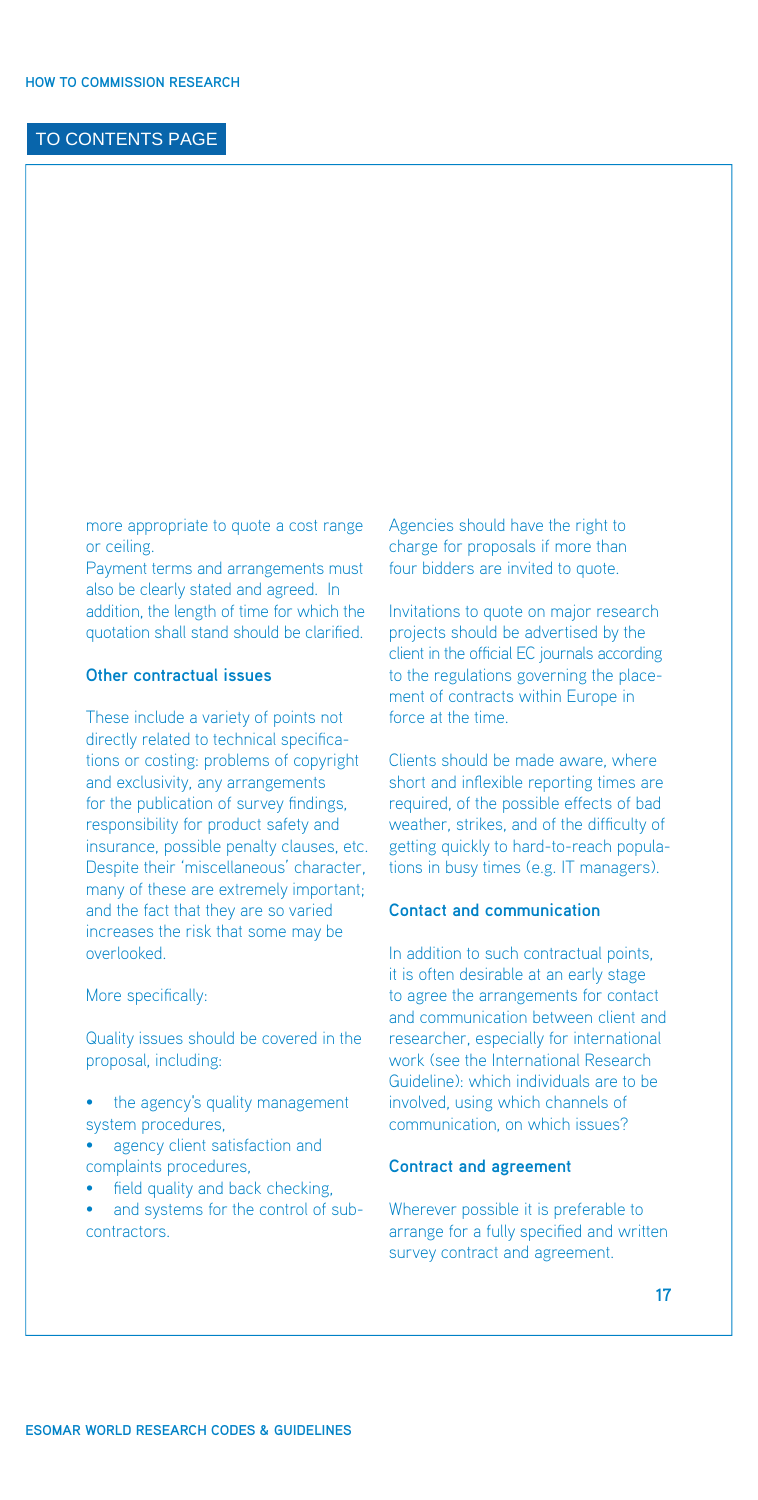<span id="page-19-0"></span>However, the planning and execution of marketing research studies is inevitably a very varied and flexible procedure. Occasions will arise when no formal contract is exchanged, especially for smaller projects. Agreement to proceed may for example be based simply upon a brief outline specification accepted by letter. On this point there should be a joint acceptance that the contract is struck in the context of a set of terms and conditions of which the client is aware, normally these being the business terms and conditions of the agency. A perfunctory contract will not be advisable when the research buyer and the research agency are new to each other. In many cases the full specification is covered in a series of documents and letters, only one of which (not necessarily the final one) may be an actual research proposal. Whether or not any detailed formal contract is drawn up, the risks of misunderstanding, failure to consider important issues and inefficient or ineffective research will be reduced by systematically checking the points outlined above and listed in detail in the checklist ([see page 17\).](#page-18-0)

In the absence of an explicit claim made by the client and agreed by the agency, copyright and intellectual property rights regarding the methodology

contained in the proposal rests with the agency. In order to establish copyright, however, it is necessary that the material can be shown to be an original creation and that an explicit (written) claim to the copyright has been made by the originator.

Proposals and quotations are provided by the agency to the client on a confidential basis and should not be disclosed to any other party unless it be to a consultant working for the client on that specific project.

It is the agency's responsibility to preserve the client's confidentiality both externally and internally, including the provision of firewalls where appropriate to guard information against electronic access. Unless otherwise agreed in the proposal, the client should not publish any of the results of the survey without the approval of the agency.

#### **Observance of the International Code on Market and Social Research**

In addition to the more specific points referred to above, the contract should include a clause committing both parties to observing the rules laid [down in the International Code on](http://www.esomar.org/uploads/pdf/professional-standards/ICCESOMAR_Code_English_.pdf)  Market and Social Research, as well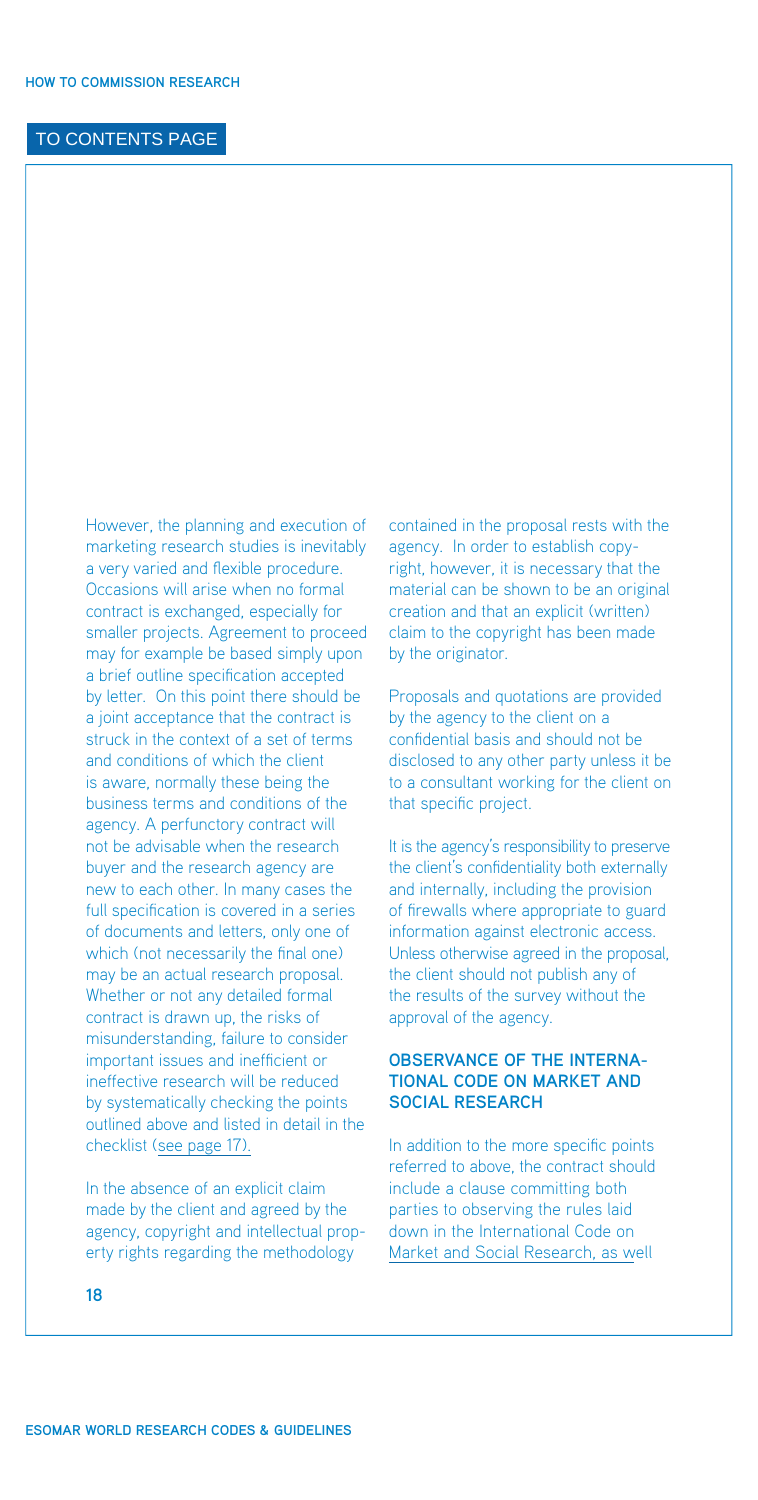<span id="page-20-0"></span>as in national codes and guidelines. This puts additional weight behind the need to follow sound technical and commercial practice; but also emphasises the wider responsibilities incurred by client and researcher in carrying out research. These broader professional considerations are equally important elements in good research. Both client and researcher should therefore make sure that any project with which they are involved specifically refers to the fact that it will conform to the Code's requirements. This is especially important in the case of international research projects.

Reference to both the checklist and the International Code should reduce the dangers of misunderstandings and possible disagreement. If, despite this, problems arise, [ESOMAR](http://www.esomar.org) and the ICC are prepared to offer their services as arbitrators to help resolve any dispute. Every effort should however first be made to achieve a solution at national level, as mentioned in the Code.

# **CHECKLIST IN PLANNING AND COMMISSIONING A RESEARCH PROJECT**

When a research proposal is being designed there will normally be several stages of thought and discussion. In the first place, what type of study is likely to be the most appropriate to provide the information needed - consumer survey, trade survey or desk research, for example? Second, which research approach is likely to be the most appropriate - small-scale 'qualitative' work or a larger 'quantitative' study; ad hoc, repetitive or continuous, etc.? Third, which particular techniques will be the most useful for actually obtaining and analysing the data? In practice these considerations interlock with one another, and do not necessarily form a neat and tidy sequence. In using the checklist, there are therefore three major points to keep in mind:

1. The layout of the checklist need not reflect the precise order in which the issues arise and are agreed. It is designed to help in systematically 'checking back' that all important points have been covered before finally agreeing the research.

2. The effective use of the checklist must depend upon a clear and agreed definition of the project's objectives and a full appraisal of the relevant background data.

3. Not all the issues listed are relevant to all types of research projects. The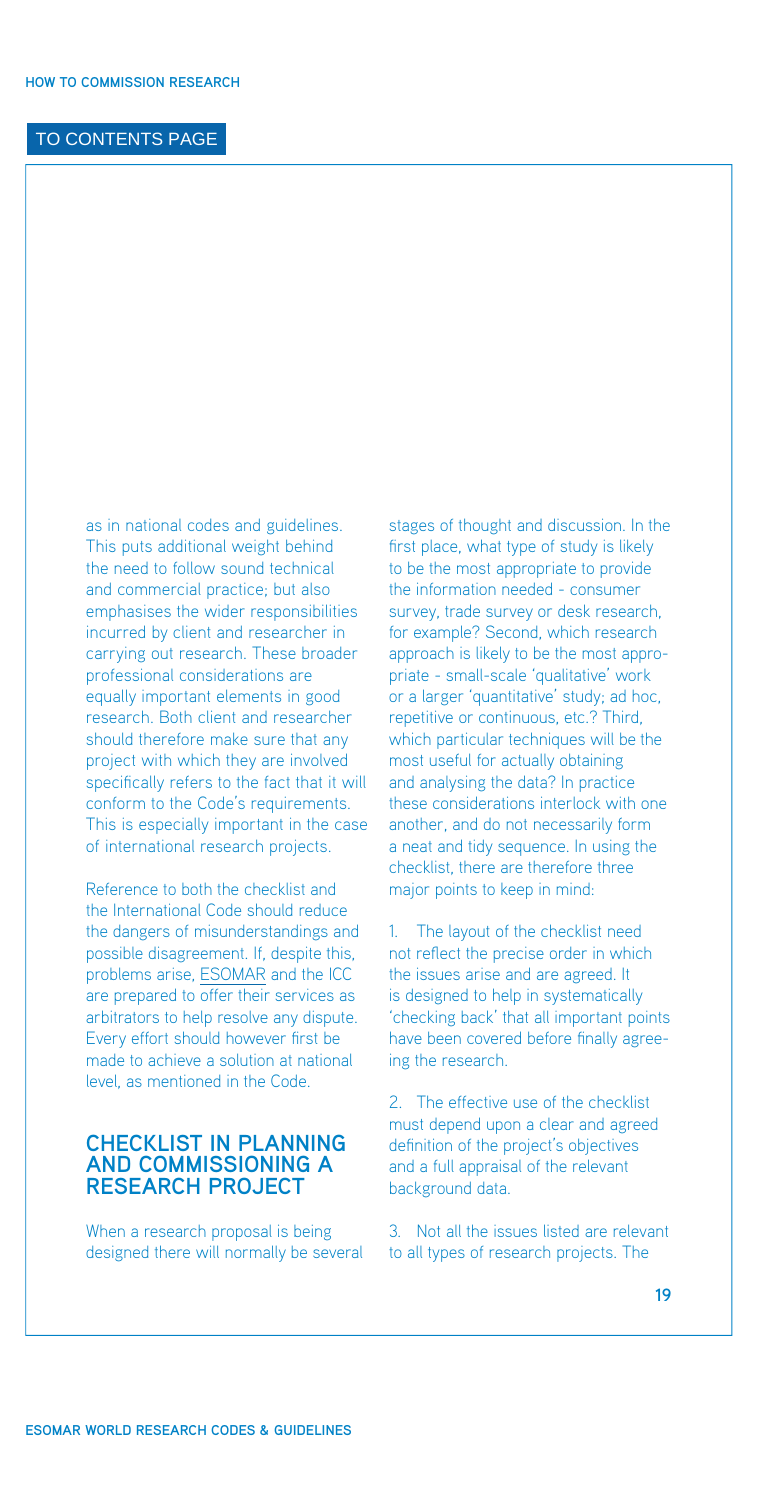<span id="page-21-0"></span>phrase 'where relevant' should be understood as applying throughout the list.

#### **Sample design**

(a) Definition of the 'universe' to be covered - i.e. which sections of the total population (of households, shops, companies, etc.) are to be represented in the survey? Appropriate, more detailed definitions may be needed, e.g. of 'users', 'food stores', 'engineers'. (b) Sampling method to be used:

- quota, probability, 'random walk', etc.
- stratification/quota controls, etc.

any disproportionate sampling approach to be used (e.g. oversampling or 'boosting' groups of special interest).

sampling methodologies in which the sample responds to a published or broadcast invitation to participate, as for example in Internet research representativeness being the issue here. (c) Size of the sample to be achieved. In many cases this will need to refer to the 'effective' sample (together with the number of initial contacts and also the response rate anticipated). 'Effective' may itself need to be carefully defined e.g. 'number of respondents completing all stages of the test', 'number of stores stocking brand X'.

(d) Proportion of the universe and/or market covered by the effective sample and listing of the organisations to be

called on. (This is particularly relevant in the cases of industrial, trade and panel research, except that in the latter case the identity of individual stores in the panel is normally confidential.) Any such listings must not however contravene the International Code on Market and Social Research. (e) Geographical distribution and any other key specifications of the sample design (e.g. the proportion of housewives with paid employment outside the home, respondents owning a relevant item of household equipment) (f) (In the case of panels or other continuous/repetitive research) the level of continuing cooperation/wastage expected.

(g) The degree of statistical precision to be attached to the key findings.

#### **Data collection**

(a) Method to be used (individual personal interview/postal/telephone/ observation/group discussion/email/ Internet etc.). In the case of group interviews/discussions, the size and nature of the groups involved. (b) Whether the identity of the client may be revealed to respondents either before or after the interview (in conformity with the requirements of the International Code on Market and Social Research).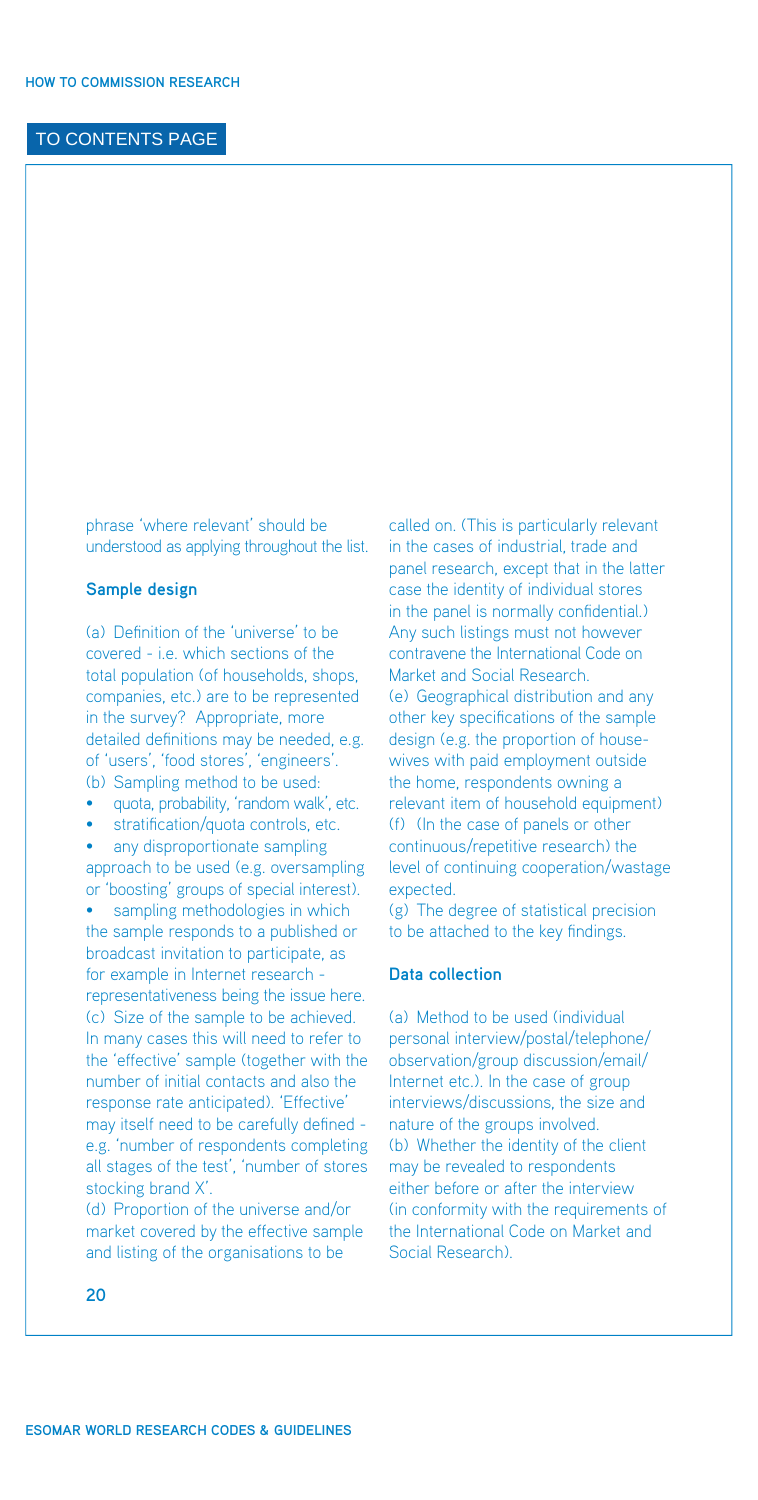(c) Where 'secondary' data (i.e. data which already exist and which have not been specially collected for the purposes of the survey) are to be used, indications of the likely sources of such data.

(d) Place of interview or location in which the questionnaire is completed (in home/street/place of work/central location/'caravan'/in-store, etc.). (e) Any special screening or selection procedures to be used.

(f) The number and nature of any recalls or reminders.

(g) Form of data recording (paper and pencil questionnaire/tape/film/CATI/CAPI/ Internet based electronic capture etc.). (h) The nature of any incentive or

reward to be offered to respondents (and who will provide this).

(i) The nature of any contact records to be maintained (e.g. information on non-effective calls) together with consideration of compliance with data protection legislation.

(j) The type of staff to be used for data collection:

• full or part-time,

• nature and level of qualifications, training and experience,

other characteristics relevant to the survey (e.g. ethnic group, age). And in the case of automated/ self-completion/self-selection data collection methods:

• the type of staff responsible for data transmission.

(k) The nature and level (number or percentage) of supervision and quality control checks to be used in the field and in the office (% of calls accompanied/called back on/postally or telephonically checked, etc.).

(l) Nature of briefing to be given to the interviewers or discussion group leaders (oral, written, etc.) and by whom. (m) What form of exploratory research and/or pilot study/pre test is to be carried out in advance of the main survey. (n) The actual questionnaire/interview guide to be used, or indications of its content/length/technical approach (including the use of open-ended questions, attitude scaling, projective methods, etc.).

(o) Other interview material to be used (lists, visual aids, products, advertising, etc.) and who will provide/pay for this. (p) Arrangements for approval of the questionnaire etc., and of other interview material.

(q) Whether the work will be combined with that for any other clients. In the case of omnibus surveys, the approximate number and general nature of preceding questions.

(r) Extent to which the client will be present at, and participate in, any stage of the data collection process.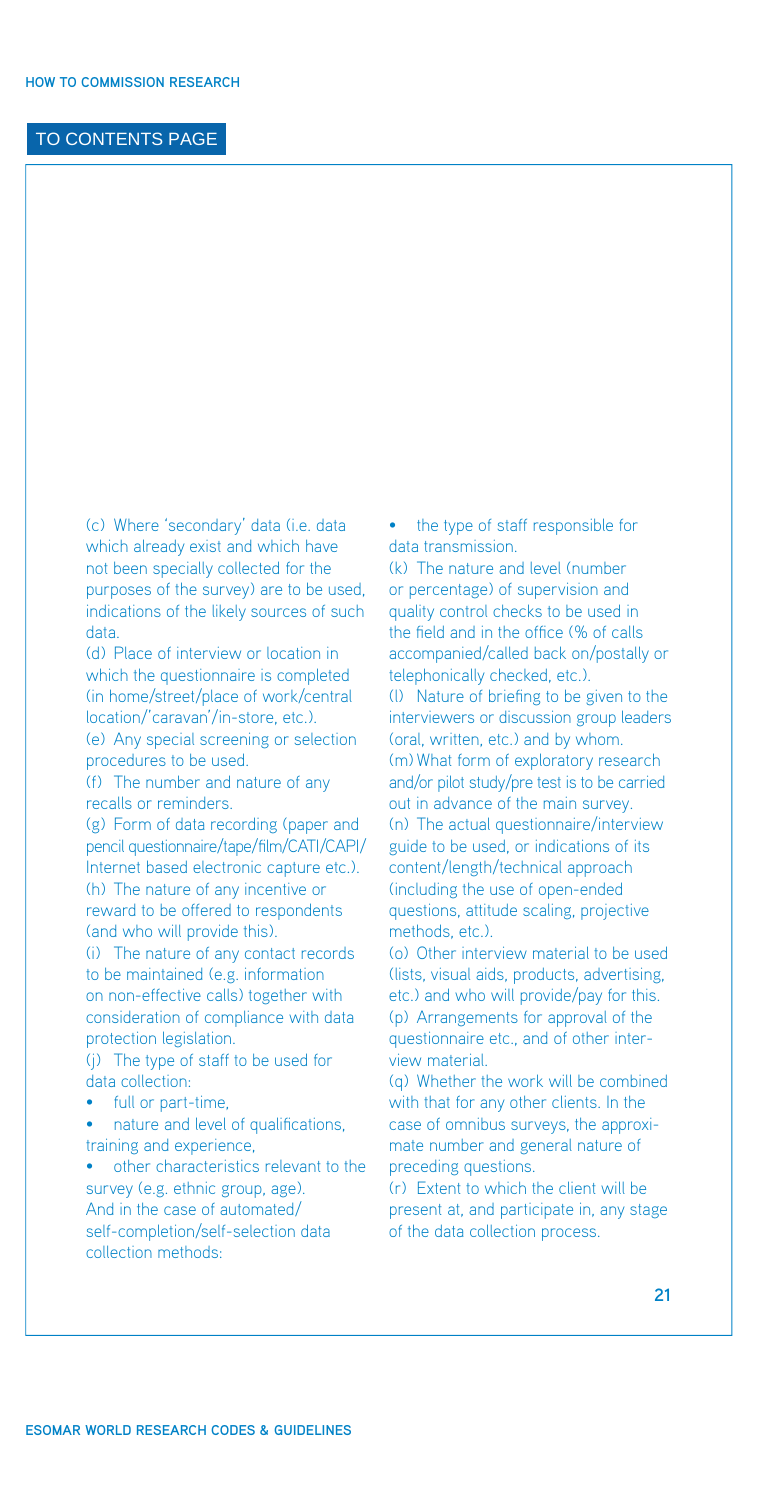<span id="page-23-0"></span>(s) Extent to which the client will have access to field and supervision records (e.g. (i) and (k) above).

(t) The nature of any Quality Standards adhered to by the agency or required by the client, not covered elsewhere in the checklist.

#### **Analysis and reporting**

(a) General form of the report or other deliverables (e.g. data set/tabulations only/with brief summary/with conclusions and recommendations /presentation and hard copy of slides). (b) In the case of continuous studies, frequency of reporting. (c) Any requirements for validation of the achieved sample (against original plan, other information, etc.). (d) Coding/classification requirements (for open-ended questions, product types, etc.). (e) Specifications of analyses and breakdowns to be supplied. (f) Specifications of any mathematical or other models, and statistical techniques to be used. (g) Requirements for statistical tests of significance, etc. (h) Supplementary analyses to be available if required. (i) Listing of organisations visited (mainly for industrial and trade

(j) Specification of sources of statistics used.

(k) Language in which report will be written.

(l) Number of copies of the analyses/ report to be provided.

(m) Whether (one or more) presentations of the findings are to be made, and where.

(n) Whether client is to receive (duplicate) records, e.g. data tapes or disks, interview transcripts or tapes, etc., and the arrangements for checking/cleaning such material before supplying it to the client. (o) Any electronic provision of the database to the client, (and whether this shall be interactive in use). (p) Requirements for storage of questionnaires, or other physical or electronic data records by the researcher. (q) Storage and backup of electronic data.

#### **Timing**

(a) Of approval of the research proposal by client (and subsequently, if appropriate, of individual stages/ elements of the survey - e.g. questionnaire). (b) Of the supply of product, address lists, materials, etc. (c) Dates of starting and completing interviewing/data collection, including

**22**

research projects).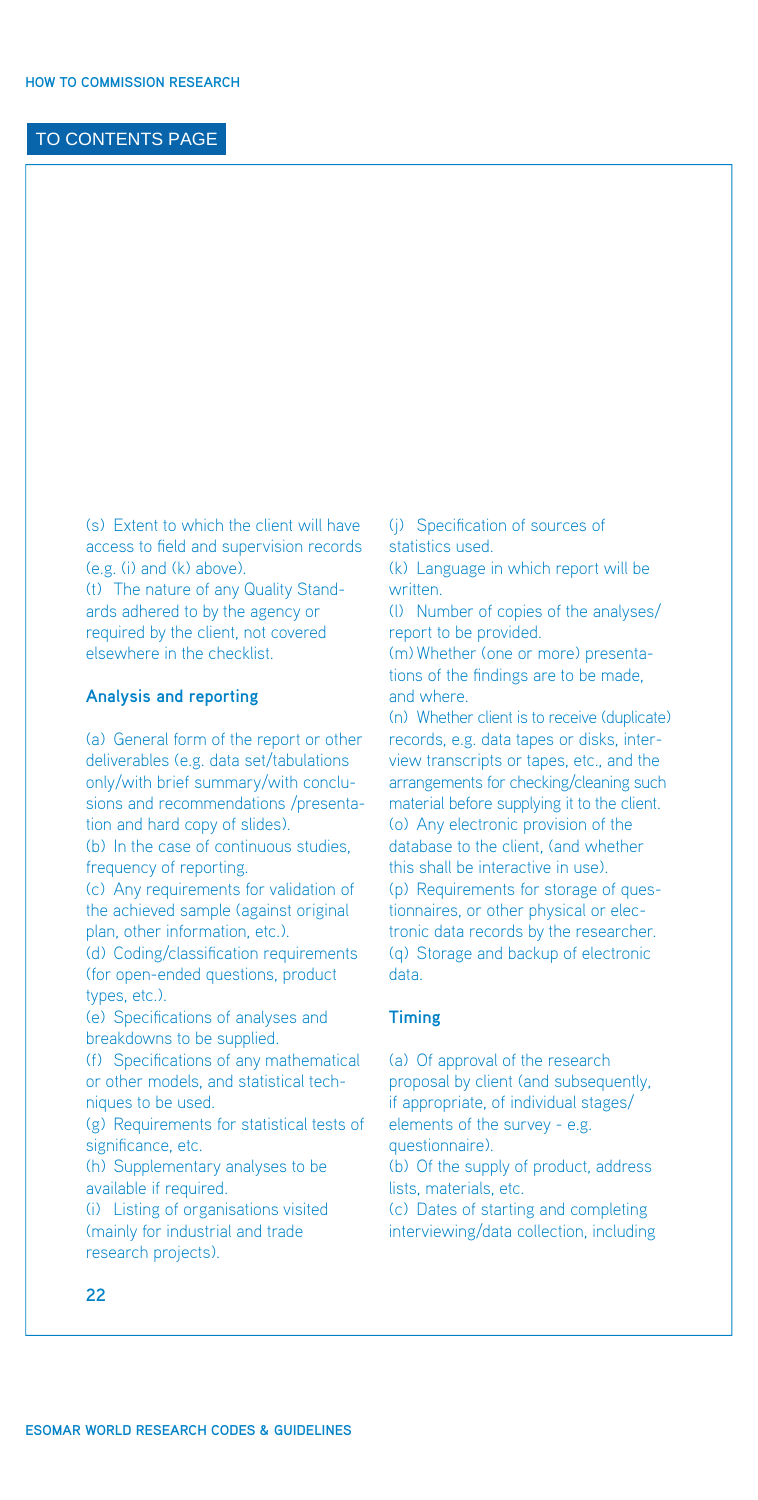<span id="page-24-0"></span>procedures and cost implications if approval or product delivery is delayed from the client and data collection is postponed as a result.

(d) Dates of completion of/reporting on intermediate stages of the project. (e) Date by which advance data are required.

(f) Date by which final report is required.

#### **Other specification points**

(a) The extent to which sub-contractors or freelancers will be used for data collection, processing, etc., and the responsibilities of the main researcher in this connection (e.g. for quality control, timing).

(b) What meetings between client and researcher, if any, will be needed during the course of the study to discuss progress and results to date, etc. (c) Arrangements for any required translation of questionnaires, survey materials, records, etc., into or from the survey language(s).

#### **Costing**

(a) Total cost of the project, with details of any possible additional charges (e.g. taxes) or costs not included (e.g. supply of product, other survey materials, freighting costs, travel, translation).

(b) Where the final charge to client may be affected, details of assumptions on which the cost estimates are based (e.g. the length of interview, daily contact rate, proportion of contacts qualifying for full interview) and procedures for costs to be re-estimated following piloting. (c) Costs of intermediate stages or individual sections (in cases where the project may be divided into separate research operations).

(d) Costs of any additional work (e.g. additional analyses, special meetings and presentations, provision of data tapes and duplicate records). (e) Whether the quotation is firm or provisional, and for what period the estimate holds good.

(f) Details of any discounts/surcharges which may be applied.

(g) Details of any arrangements for price-indexing/inflation-proofing the costs over time.

(h) Method of payment (timing, currency, etc.) the timings of part payment invoices, and the time within which invoices should be paid, additional interest charged if not paid on time, currencies and exchange rates where appropriate.

#### **Other contractual issues**

(a) Any provisions relating to exclusivity (of techniques, services, etc.). This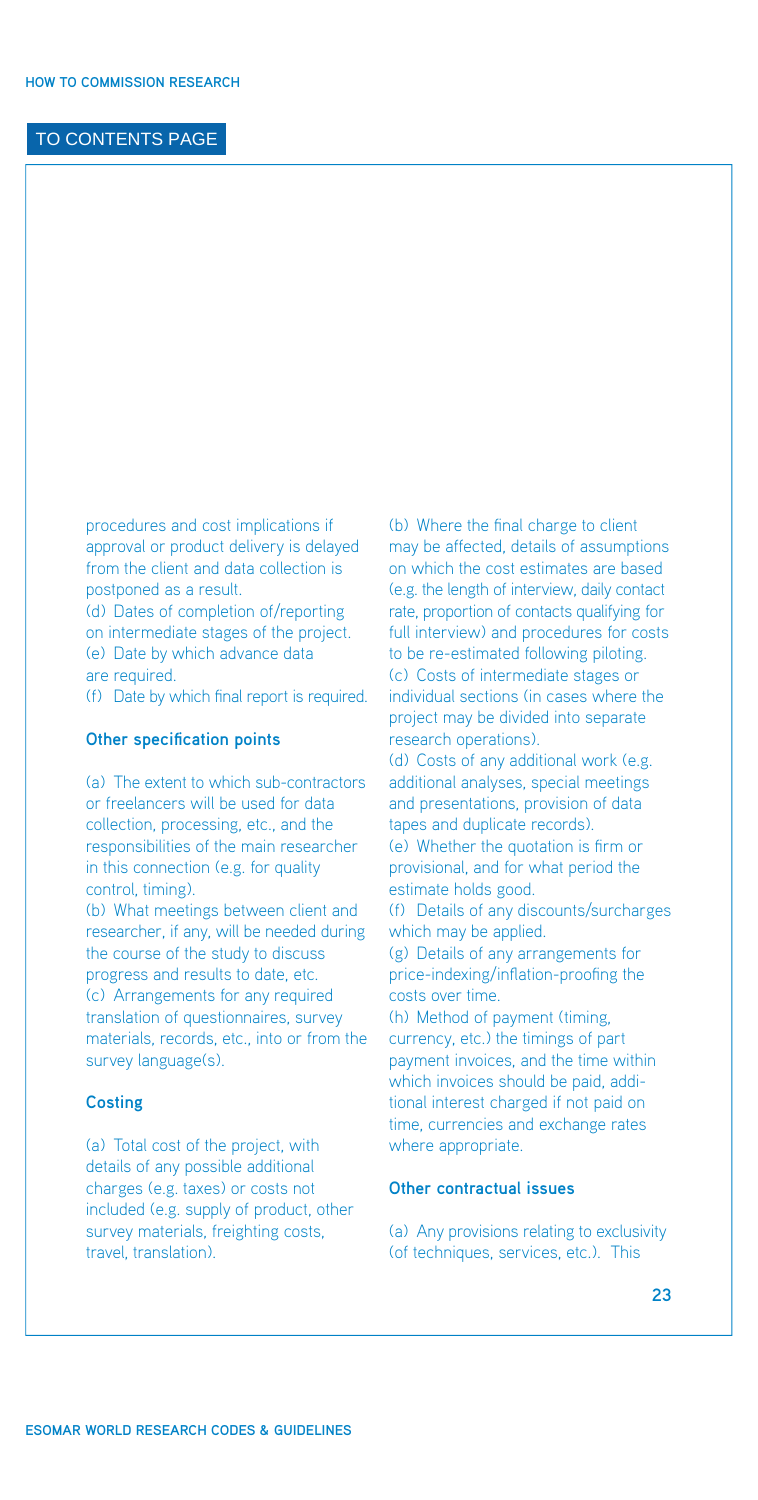<span id="page-25-0"></span>includes the extent to which other clients may participate in the survey currently or in the future.

(b) Arrangements for copyright of any parts of the study.

(c) Arrangements for possible publication of some or all of the findings (see the International Code on Market and Social Research).

(d) Responsibility for the safety of any products and for providing adequate instructions for their use (these will both normally be the responsibility of the client), and insurance against any liabilities/claims arising from the study on the part of respondents or employees (such insurance should normally be the responsibility of the client, with agency liability limited to claims arising from its own negligence).

(e) Arrangements for amending/terminating the contract or study specifications after its initial agreement, and the duties and liabilities of client and researcher in such a situation.

(f) In the case of continuous or repetitive research: the length of contract, required period of notice for alteration or cancellation, etc.

(g) Any penalty clauses for failure to conform to the agreed specifications (e.g. on timing, number of effective interviews completed).

(h) Agreed methods/machinery for resolving any disputes which may arise between the parties.

#### **Code of Practice**

The written agreement of all parties to conform to the International Code on Market and Social Research and to national codes of practice. Certain Articles in the Code refer at greater length to various of the checkpoints referred to above. These Articles must be consulted as providing further guidance on such issues - as well as acting as a reminder of other issues which are essential to good research practice.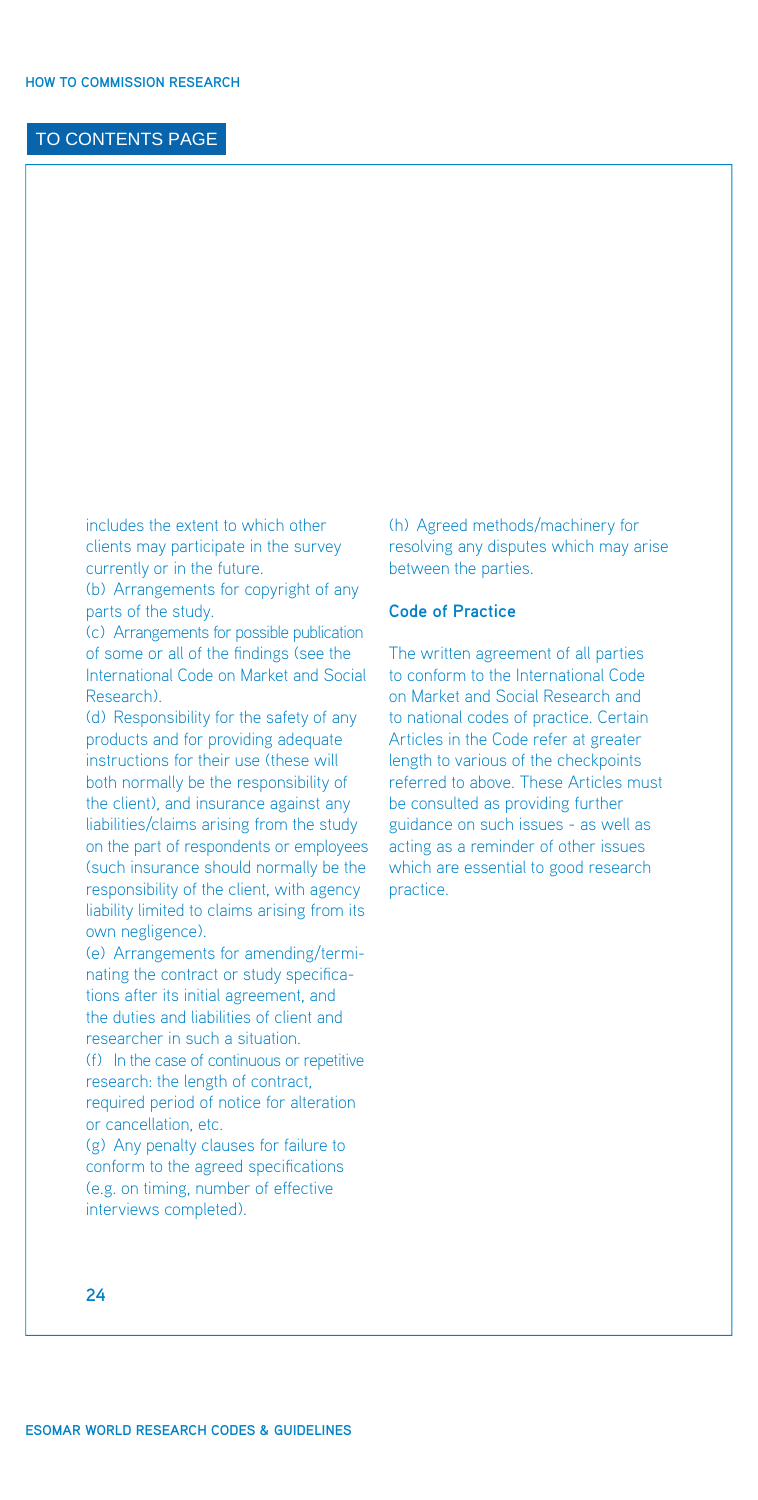#### <span id="page-26-0"></span>**Quality standards**

Where appropriate, details of formal (i.e. inspected/certified) adherence to International Quality Standards such as ISO 9001, or local equivalents in the relevant countries (e.g. MRQSA in the UK) should be included either as volunteered by the agency or as required by the client.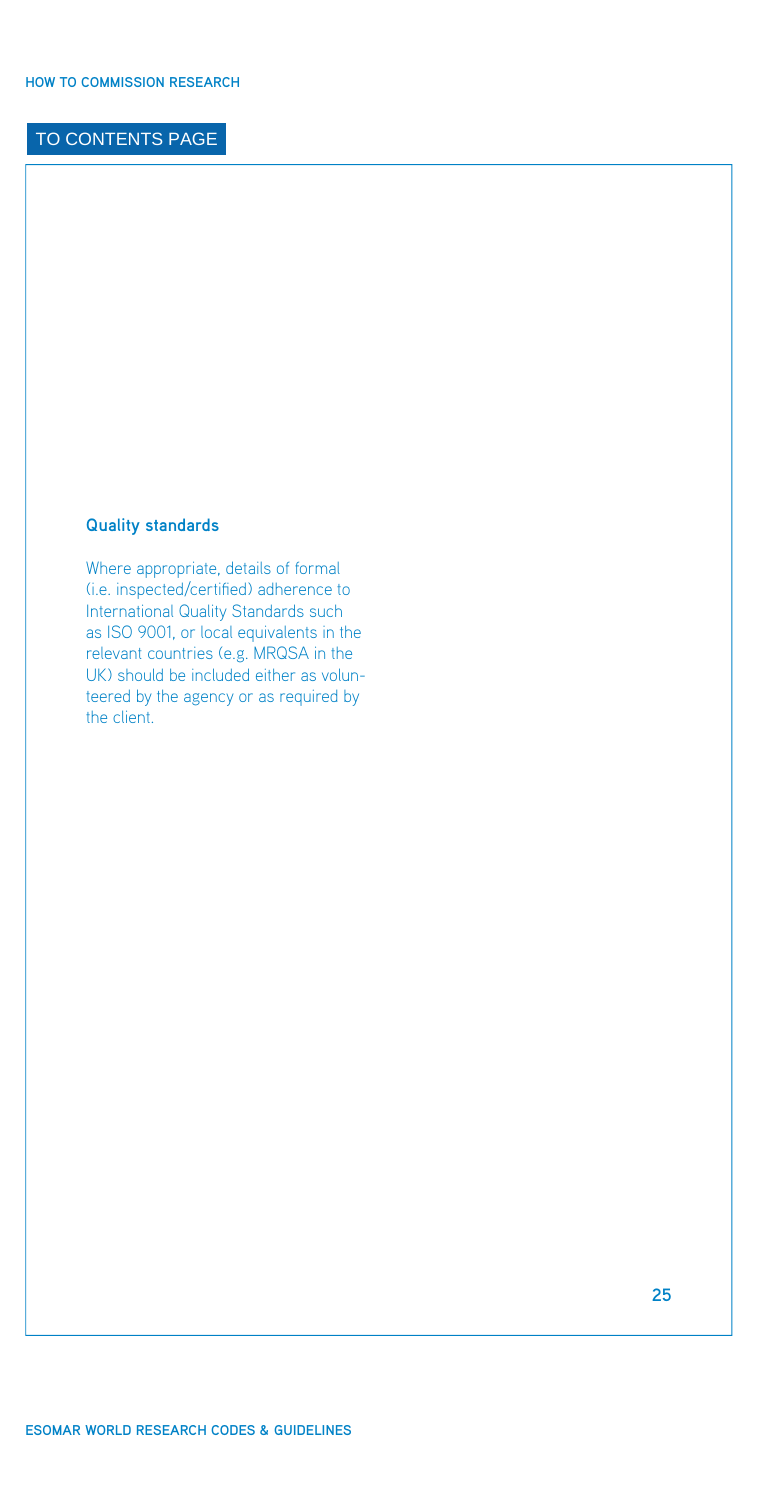#### <span id="page-27-0"></span>**ESOMAR WORLD RESEARCH CODES & GUIDELINES**

# **INTERNATIONAL RESEARCH**

# **INTRODUCTION**

This guideline has been designed to help clients, main contractors and sub-contractors to reach an agreement and to work together harmoniously on international research projects.

It applies particularly to multi-country studies commissioned by a client to be done by a group of research agencies in different countries, but also to any work which crosses national boundaries. They are confined to those issues specific to international research. The [provisions of the ICC/ESOMAR Inter](http://www.esomar.org/uploads/pdf/professional-standards/ICCESOMAR_Code_English_.pdf)national Code on Market and Social Research are, of course, applicable, as well as the [ESOMAR](http://www.esomar.org) Guideline on Selecting a Market Research Agency, and on Reaching Agreement on a Marketing Research Project.

As international research has been growing, so have the environmental factors governing its conduct been changing. Particularly important changes are coming into effect in the areas of legislation and regulation (especially data privacy and anti-intrusiveness measures); and of quality assurance and quality management systems. Constant checking will be necessary to ensure that international research projects are conducted with full compliance in respect of this changing environment.

This introduction is followed by a checklist of the key issues to be considered when commissioning an international research project. Each point in the checklist has a reference to the relevant paragraph in the main text which then follows and which describes the issues involved in greater detail.

In looking through this document, the reader might be surprised by the frequent references to problems, potential failures, disagreements and conflicts. In practice, international research is now commonplace around the world and is nearly always carried out well and to the satisfaction of all parties concerned. This is because researchers in this field have been aware for some considerable time of the problems that they have to overcome, and this document has been composed by drawing upon the experience of established successful practitioners in this field. All of the problems listed have been faced and solved in the past and it is the intention that this guide will facilitate the avoidance of such problems in the future.

It is important to stress that this is a guideline only. Using it will mean that potential problems arising under different headings will not be ignored nor bypassed. On any particular point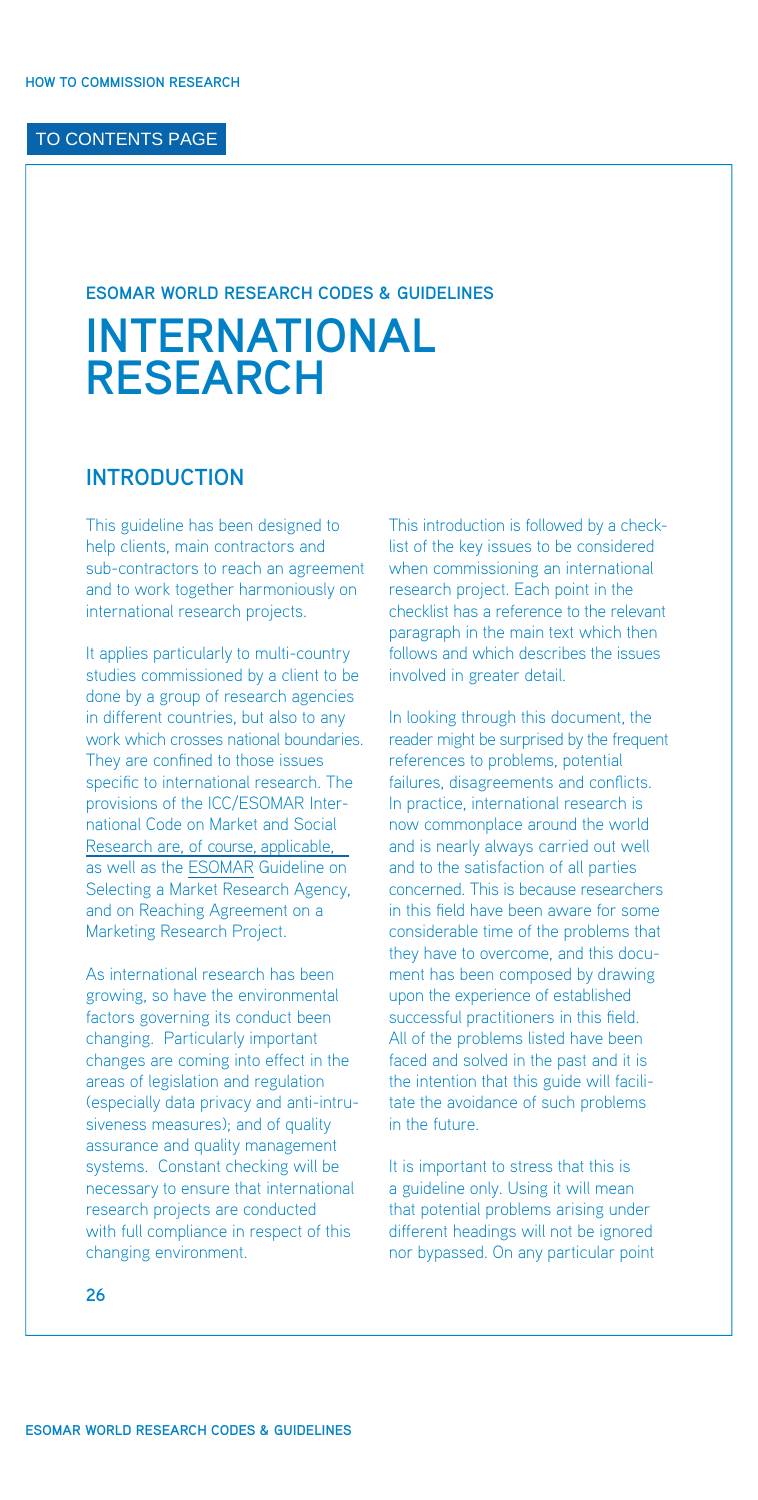<span id="page-28-0"></span>it might be considered better to do nothing whatsoever or to adopt one of a number of explicit solutions. This is for the reader to decide. In the end, perhaps as a consequence of all these considerations, there is also a decision to be made whether or not to have a contract between the parties consisting of an exchange of letters or faxes etc. in the very simplest form, or to progress via various stages of complexity to a detailed form of contract covering every possible eventuality drawn up by lawyers from both sides. In this connection readers are recommended to refer to the [ESOMAR](http://www.esomar.org) Guideline on Reaching Agreement on a Marketing Research Project.

# **CHECKLIST**

(Items in brackets refer to the relevant paragraphs in the main text)

#### **Contractual provisions and jurisdiction**

1. Establish and agree at the outset the legal status of the various parties involved: contractual arrangements must reflect this situation (l-1).

2. Agree which country's laws apply to the interpretation of the contract (l-2a/b).

3. Agree the official language of the contract (l-2b).

4. Consider providing in advance for possible arbitration arrangements (l-2c).

5. Agree which country's market research industry quality standards should apply (e.g. one based on ISO 9001) and/or whether any quality management standards or systems particular to the research agency or client should apply (I-4-d).

6. Agree the relative responsibilities and liabilities:

(a) of the main contractor and client for • various aspects of the work, and its quality, with specific reference to that to be carried out by local sub-contractors (l-3).

• the selection of local sub-contractors  $(1-4)$ .

(b) of the main and sub-contractors in the case of any breakdown or failures (l-5) (c) for insurance against liabilities to the public and other third parties (l-5).

7. Agree in advance the nature of the contacts to be made between the client organisation (central and local), main contractor and sub-contractors (l-6).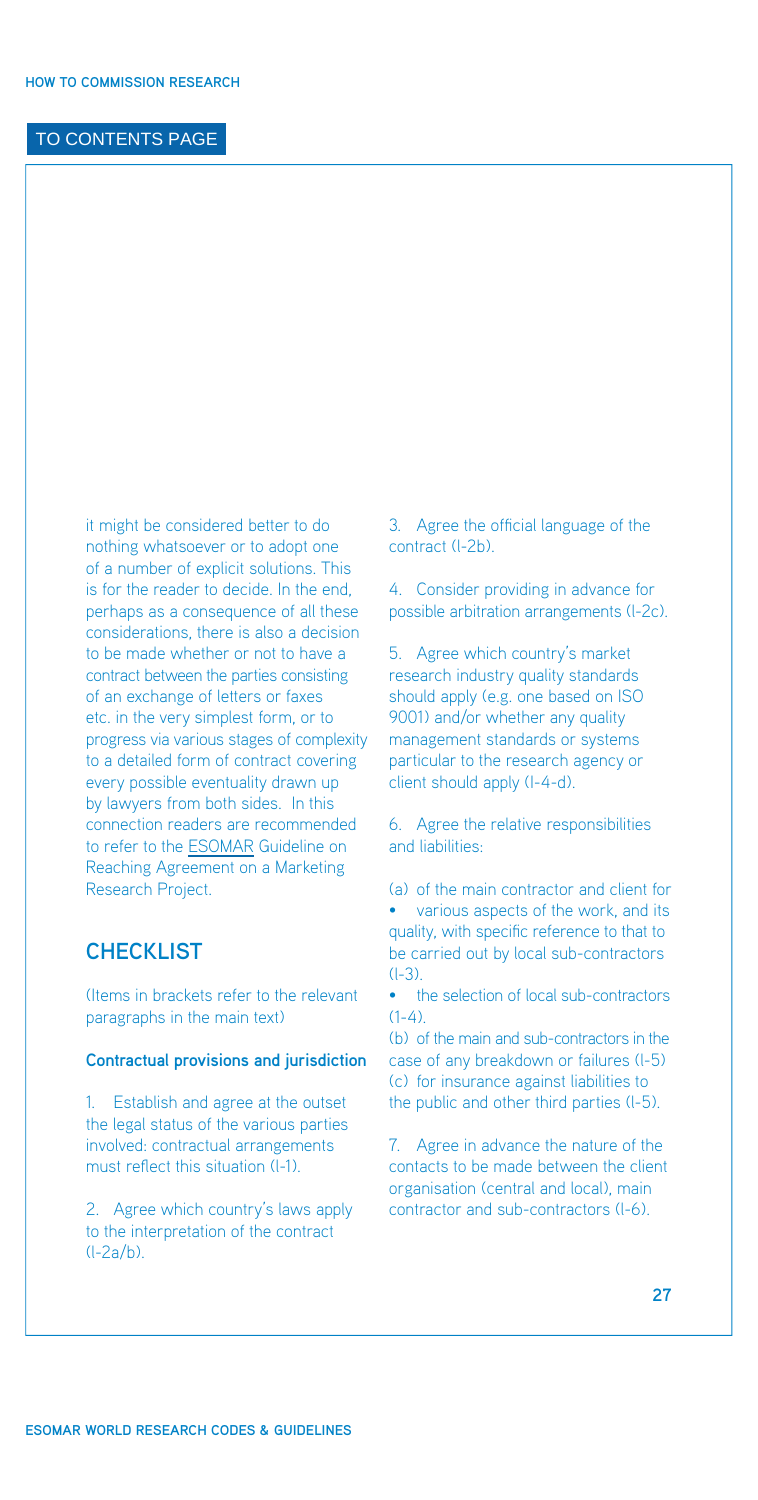#### <span id="page-29-0"></span>**Financial and legal provisions**

8. Agree:

(a) what currencies the contract is to be expressed in (ll-1) (b) arrangements for dealing with changing currency values (ll-2) (c) timing and staging of payments internationally (ll-3).

9. Specify and provide for:

(a) international travelling costs (ll-3) (b) costs of translation and/or interpretation (ll-3).

10. Agree in advance arrangements for shipping, customs clearing etc. and any samples and other survey materials (ll-4).

11. Allow for different cost structures, tax liabilities etc. in comparing research costs in different countries (ll-5).

12. Check for possible legal complications with international data transmission (ll-6).

13. The main contractor must ensure that the financial obligations to subcontractors will be met (ll-7).

14. Check for possible legal restrictions (e.g. existing or in coming data privacy

laws) which may restrict the intended local work, compare with what is legal in the client's base country or countries. (II-8).

#### **Technical and organisational aspects**

15. The main contractor must allow for differences between countries when setting up the work, and must acquaint the client with the possible effects of these. Such national differences include:

(a) normal population coverage (lll-3) (b) optimal sampling methods (lll-4) (c) languages used in fieldwork and in survey administration and reporting (lll-5) (d) types of interviewers available (lll-6) (e) methods of classification of respondents (lll-7) (f) computing systems and conventions (lll-8) (g) acceptability of Internet methodologies (III-9) (h) methodologies considered to be intrusive (III-10) (i) normally-accepted research methodology (lll-11) (i) customary reporting methods (lll-12) 16. The client should provide the contractor with all relevant market data in his possession (III-2).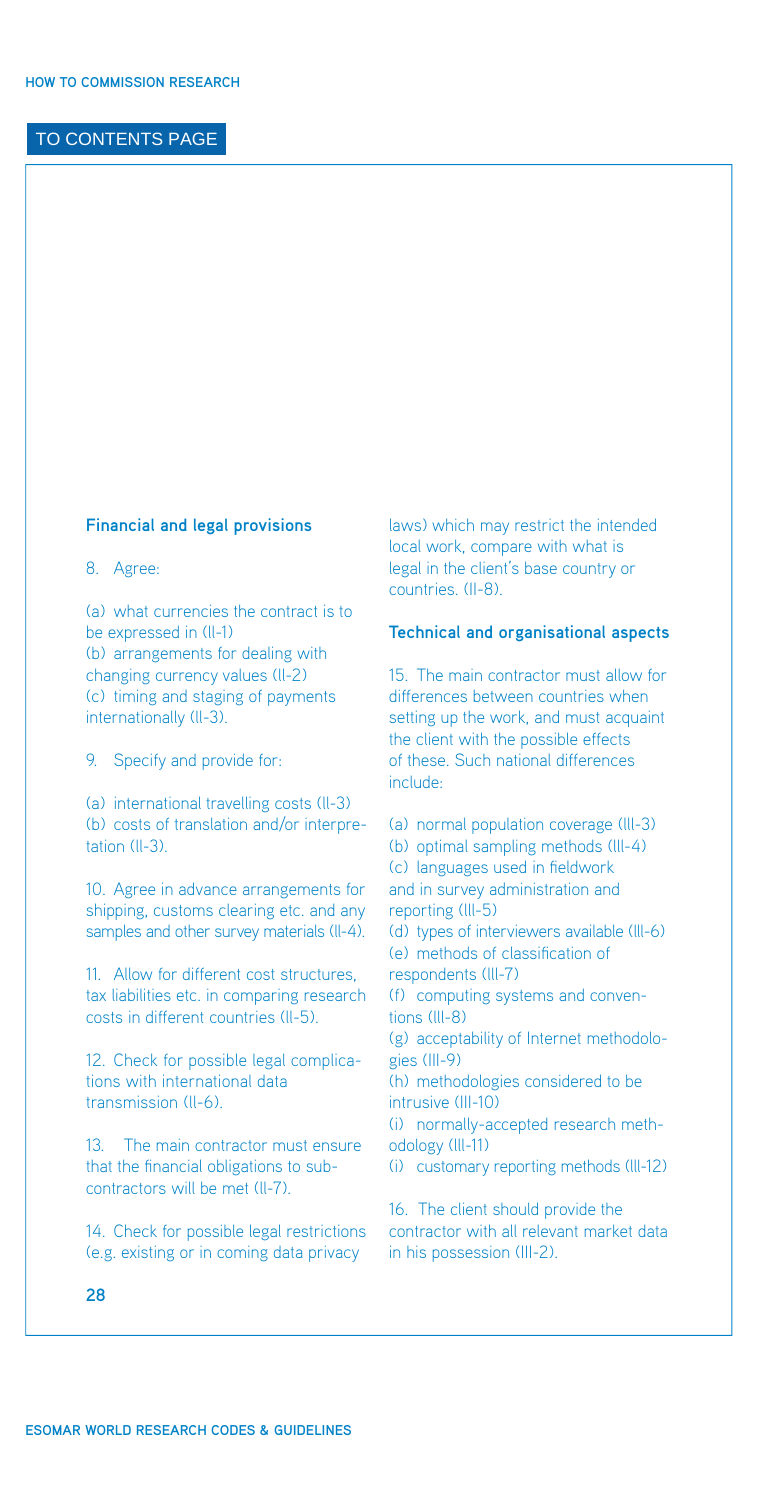<span id="page-30-0"></span>17. Agree in advance where and how research findings are to be reported to the client (lll-12).

# **KEY ISSUES**

#### **I. Contractual Provisions**

#### 1. The Parties Involved

As in every research contract there is a client who buys and a researcher who supplies. The distinguishing feature of an international contract is, however, that whereas there is almost always an identified client located in a given country, the research required often involves the participation of research companies in a number of countries. Typically we are therefore dealing with a single client and a group of research agencies. This group can take a number of different forms:

(a) An international chain of companies all of which are branches of the same company and financially and contractually connected with one another, with a large element of common ownership. (b) A group of international companies who are not directly linked financially or contractually but belong to an international chain of which they are members, backed up by various

understandings between members of the chain.

(c) A group of quite independent research companies that for the purposes of a specific project have been brought together as an ad hoc group (perhaps with a prior history of collaboration) to carry out the research. (d) Or a combination of these.

During the course of negotiation it may be agreed that the client enters into a contract with each individual research company in each country on a separate basis. If this occurs then the situation becomes much clearer, since each research company is dealing with a single client who will take on the burden of ensuring that the research required in each country is comparable and of value to himself. However, this situation does not often arise and instead the client negotiates with a main contractor in a particular country on the understanding that the work in other countries will be sub-contracted to other research agencies. In such circumstances it is important for the client to know which of the groupings of the research agencies above apply in his case. Further, it is important that wherever possible there should be transparency with respect to the specific identities and responsibilities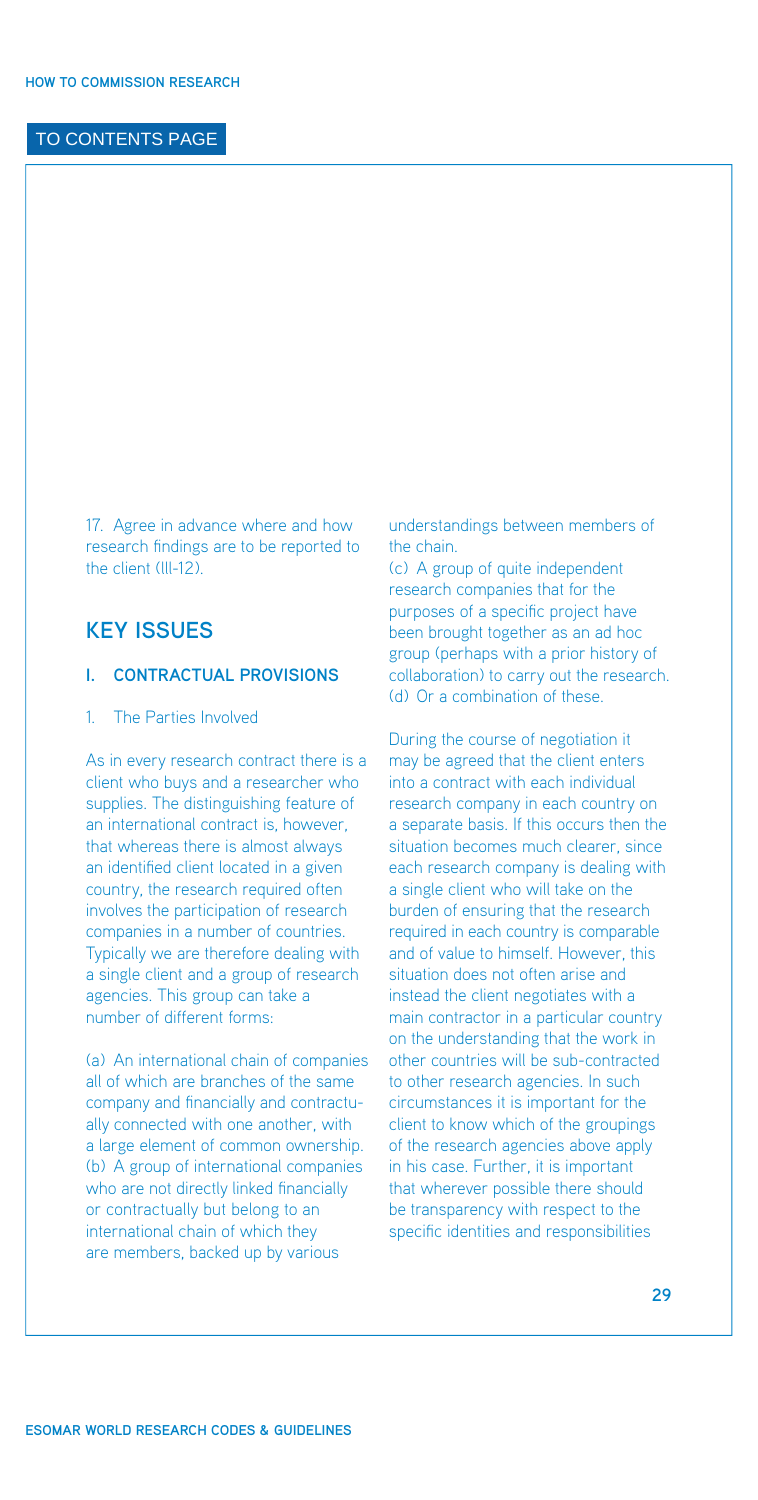<span id="page-31-0"></span>of, and the contributions to deliverables made by, the sub-contracted agencies. (e) It can happen that the client also consists of a group of companies coming together for some mutual purpose. In such a case it is important to establish the true legal entity with which the negotiations are to take place, from the point of view of legal, professional and financial responsibilities.

#### 2. Jurisdiction

(a) If the client and the main contractor are located in the same country then unless specific arrangements are made to the contrary, there is a presumption that this country's laws apply to the contract. (Note, that if for example a London research company negotiates with the London office of a company based in New York, they may be dealing with the London office in its own right or merely with them as an agent of the New York company, which needs to be clarified.) Parties in negotiation should establish their status whether as principals or as agents for other parties. (b) If the client and the main contractor are located in different countries it is not certain which country's laws apply, nor necessarily the language in which the contract should be expressed. These points should be considered at the beginning. It is important to realise

that not only in the case of a possible dispute between client and main contractor, but also in the case of a dispute between the main contractor and research sub-contractors, an aggrieved party may have to seek redress in the country of the other party in order for this to be effective. The question of seeking legal advice may arise at this point. Often there will be survey operations in the country of the main contractor as well as those of the sub-contractors. It is therefore normally appropriate that the laws of the country of the main contractor should be applied to the contract. As for language, while English is most commonly used for international purposes, this or any other language should not be accepted unless the parties concerned have a sufficient mastery of it.

(c) In the event of misunderstandings or disagreements the parties involved may consider a provision in their contract for arbitration, possibly with an appropriate arbitrator nominated in advance or with a professional society nominated to provide one.

3. Responsibility of the main contractor

(a) Unless otherwise agreed, the responsibilities of the main contractor towards a client for the complete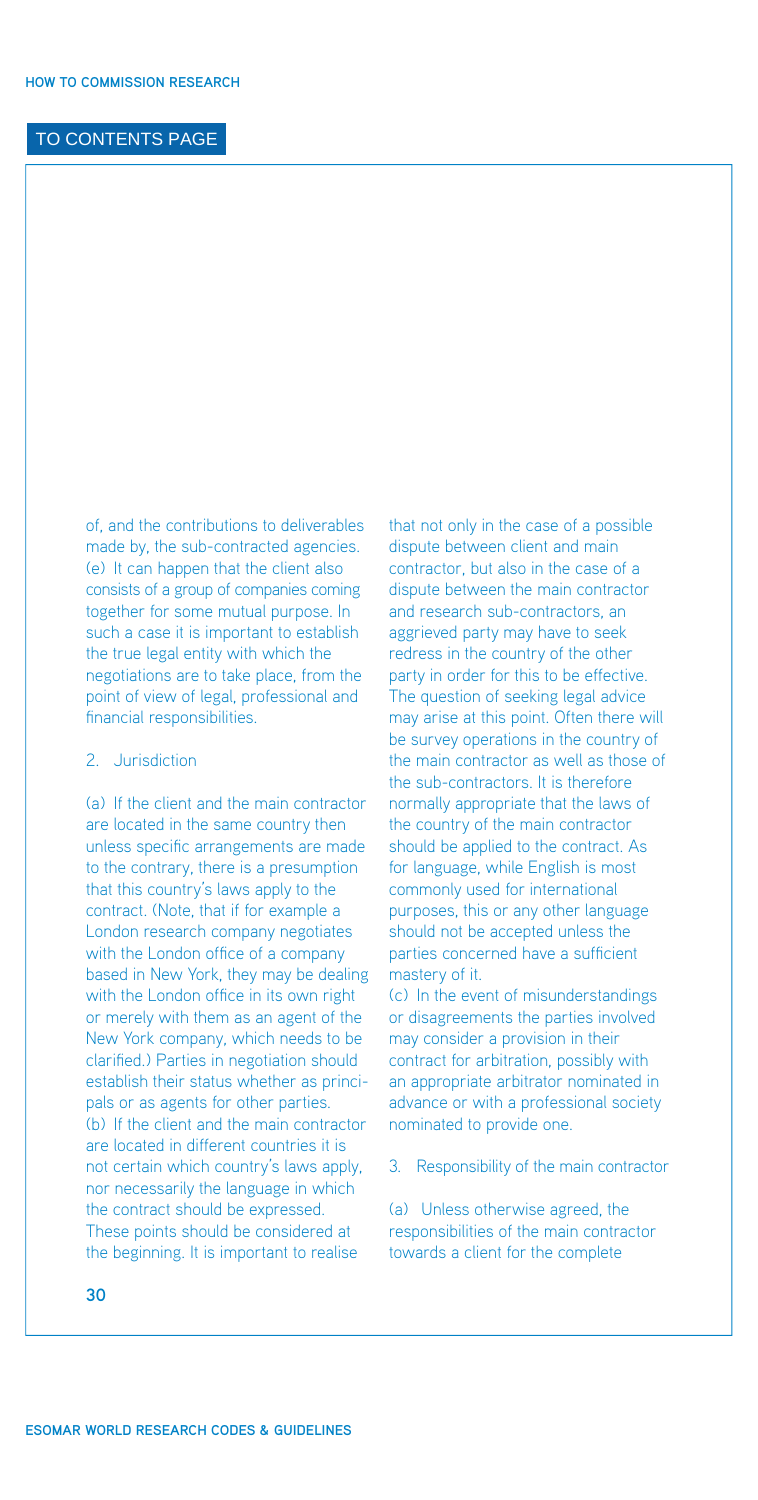<span id="page-32-0"></span>contract are exactly the same as they would have been if the sub-contractors were departments of a main contractor's company. It is the responsibility of the main contractor to give effect to his obligations to the client by negotiating appropriate contracts with subcontractors. Note that the client is not a party to these contracts with sub-contractors unless provision is made for some participation, such as in deliveries of materials, observation of research operations, or payments to be made locally. In fairness the client should notify the main contractor before the work is priced, if payments are to be made locally.

(b) There is an alternative form of relationship with the client which may be useful in some circumstances. This is that the main contractor and the subcontractors each contract directly with the client for their part of the project. This re-defines the responsibilities of each of the parties to one another.

#### 4. Choice of sub-contractors

Typically the main contractor is free to choose sub-contractors in the required countries. In doing so he takes full responsibility to the client for the professional and ethical standards of the work done by sub-contractors. However, restrictions on the choice of

sub-contractor may occur. These include:

(a) The sub-contractor may refuse to work on the project. This may come about, for instance, through existing exclusivity arrangements in the product field, the awareness of which should arise when quotations are being prepared. Providing the main contractor can turn to other agencies in that country, there should be no difficulties. (b) The client may, from past experience or existing commercial arrangements, require that a particular agency not be used. Again, providing the main contractor can turn to others, this should not leave difficulties. (c) A client may insist upon a particular agency in a particular country. Providing this is acceptable to the main contractor there need be no difficulty, but the balance of responsibility now changes. Whereas in cases a) and b) the main contractor takes total responsibility for the quality of the work of the sub-contractors, in case c) his responsibilities could be limited to proper briefings, instructions, communications, and supervision and the client may have to take responsibility for the professional expertise of the company he has chosen.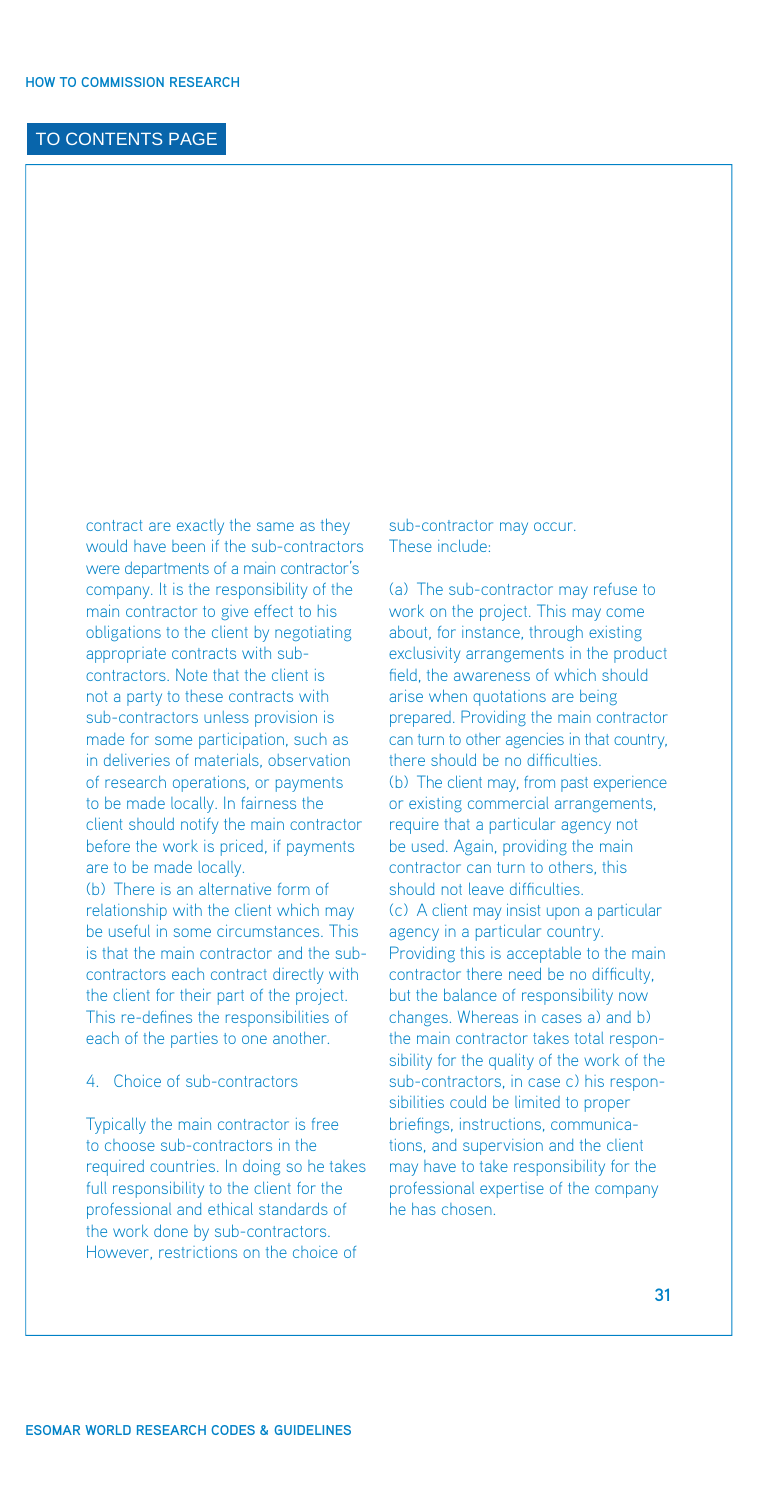<span id="page-33-0"></span>(d) A client or a main contractor may, having regard to their terms of business, insist upon sub-contractors having quality management systems and/or to be inspected against e.g. ISO 9001, MRQSA in the UK, etc. as appropriate in the relevant country; this may modify the potential choice of sub-contractors. (e) The client and the main contractor should be aware of their relative responsibilities. In particular, if the client nominates some sub-contractors, the limitations of the main contractor's responsibilities should be agreed. In all cases, the bona fides, adherence to known professional codes of conduct, quality standards and commercial viability of contractors should be either known beforehand, or if not, established to the satisfaction of the main contractor. Arrangements between the main contractor and sub-contractors should as far as possible be transparent to the client.

(f) In cases where a main contractor is supplying a standardised branded research product across a number of countries as part of a project, they may insist because of technological confidentiality on using either their own chain's agencies, or agencies specially trained in the technique. It will however be the responsibility of the main contractor to ensure accurate and comprehensive delivery of the

technique and the data to detailed specifications such that comparability is achieved across the countries involved. (g) The client has the right to know the identity of sub-contractors in different countries and relevant information about them. Furthermore, many research companies use agents for specialist work. This can occur in the case of specialist computer services, printing, and so on. In cases where it is relevant to the nature of the research, the client is entitled to such further information on these points as is needed.

#### 5. Breakdowns or failures

Cases can occur where a stage of the work is not completed due to various circumstances. Bearing in mind that a number of countries are involved, the risks of 'Acts of God' or 'force majeure' increase. This covers war, civil disturbance, natural disasters, strikes, fires, etc. Over and above this, main or sub-contractors may fail due to events which are their own responsibility.

(a) Account should be taken in the contract of failures to complete, for the two broad types of reasons mentioned, together with a consideration of remedies. In general, liabilities of the sub-contractors should be limited to the loss of an appropriate part of the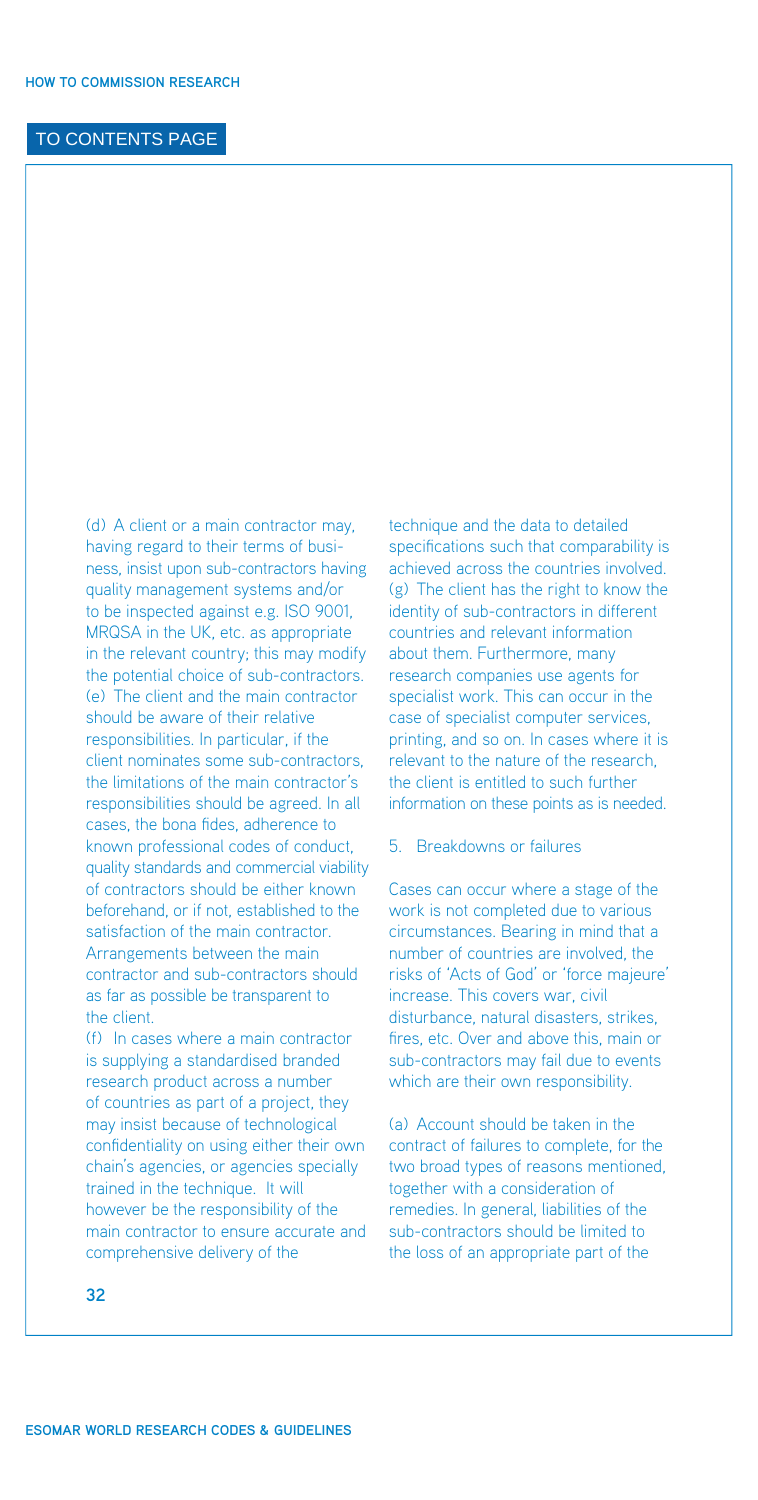<span id="page-34-0"></span>negotiated fee up to a maximum of 100 percent or the requirement to repeat the work satisfactorily, all or in part as required. In no case can the sub-contractor be liable for more than the value of the work conducted, unless specifically and freely negotiated and agreed to at the outset. (This general recommendation may be modified in the light of specific quality management system undertakings by the main contractor as part of their terms of business). (b) Cases may occur where the time element is crucial (for instance, the launching of a new product, a survey before the start of an advertising campaign, or before a particular political event). It can also occur that failure in one country affects the use of data as far as the client is concerned in all countries, for instance in the case of a balanced experiment. In such cases, failure to deliver on time in one country may jeopardise the usefulness of the whole project to the client. Should this be a possibility, it must be made explicit by the client to the contractor at the time of negotiation. (c) Contracts should in general, unless

special conditions are imposed by the client at the bidding stage and specifically agreed before the contract is struck, be based upon the terms and conditions under which the agency trades. (d) The research project may call for the trial use of products, possibly new products. If so, the question of the liability to the public for any disadvantageous consequences of using the product must be taken into account. The possibility of liabilities to other third parties should also be considered. All parties concerned should consider this possibility and ensure that there is adequate and effective international insurance cover against liabilities to the public and to other third parties. The client bears the main responsibility for any such liability, since it is their product, service, or requirements that produce the risk. However, the agency clearly carries responsibility for its own negligence, for example in mishandling product storage or delivery to respondents. If the project involves moving goods across frontiers the client should be responsible for arranging clearance and for export/import compliance (see section II- 4-a, below).

#### 6. Relationships between parties

(a) Notwithstanding the nature of the contract between client and main contractor or other contractors, the client may wish to have access to the sub-contractors and access to/inspection of fieldwork as it is continuing. The client may also wish to implement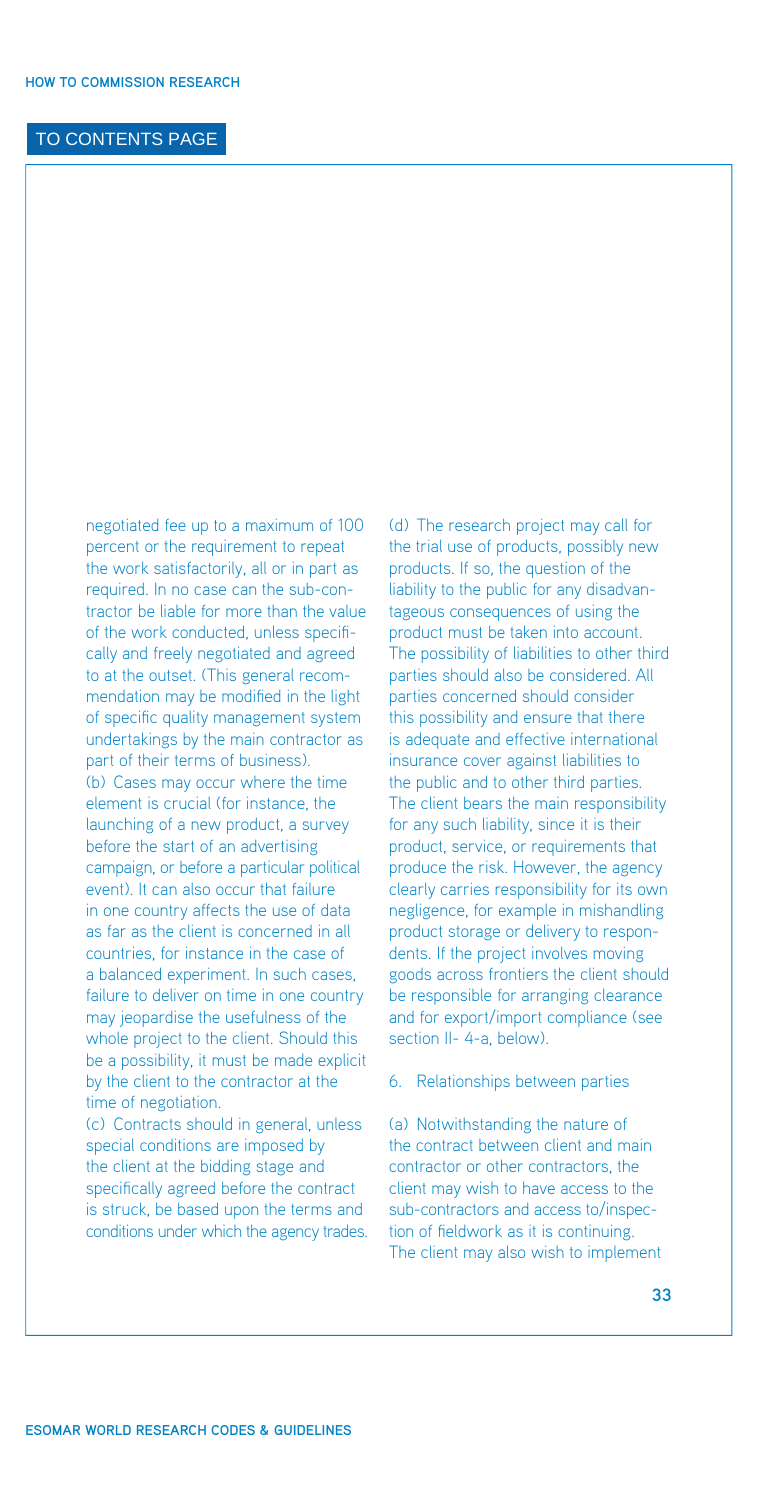<span id="page-35-0"></span>post-checks on fieldwork quality. In normal cases where there is a contract only between the client and the main contractor, such access, contacts with sub-contractors, or independent scrutiny during the contract must be negotiated beforehand. In the absence of a prior agreement between the client and the main contractor, no contact should take place. The sub-contractor has no responsibility to the client as such and must be protected from unilateral interference with the work he is carrying out. (The most important point in practice here is not a question of restricting a client's ability to supervise the work, but instead to protect the client against a situation where local branches of a client's company may seek or wish to act at variance with the parent company's wishes.) (b) The client may have branches or other related companies in the countries where the research is to be carried out. It is important to establish beforehand what involvement of these local branches there is to be in the research project. This may vary from a requirement to keep them in complete ignorance of the project, via various degrees of co-operation, to a very close involvement. It is essential to establish with the client at the outset the precise degree of involvement or help that is to be expected from local branches and all contact with them must be regulated by a prior agreement with the client. (c) When keeping the client's local branches/agents in ignorance is required, the client must realise that conducting research in total secrecy is not always possible, take full responsibility for this and in the case of a leak. not blame the contractor.

#### **II Financial and legal provisions**

1. It should be agreed by all parties what currencies every part of the contract has to be expressed in.

2. In coming to this agreement, the changing value of currencies has to be borne in mind and, in some cases, the problem of restrictions on the transfer of currencies from one country to another.

(a) Providing the client pays the currencies agreed in time, a movement of these currencies against the currency of any contractor is the responsibility of the contractor who has agreed that currency. In view of the uncertainty in the changing of money values, it is strongly recommended that stage payments be negotiated, and also that the contract should allow for the client to be invoiced in terms of the appropriate forward currency selling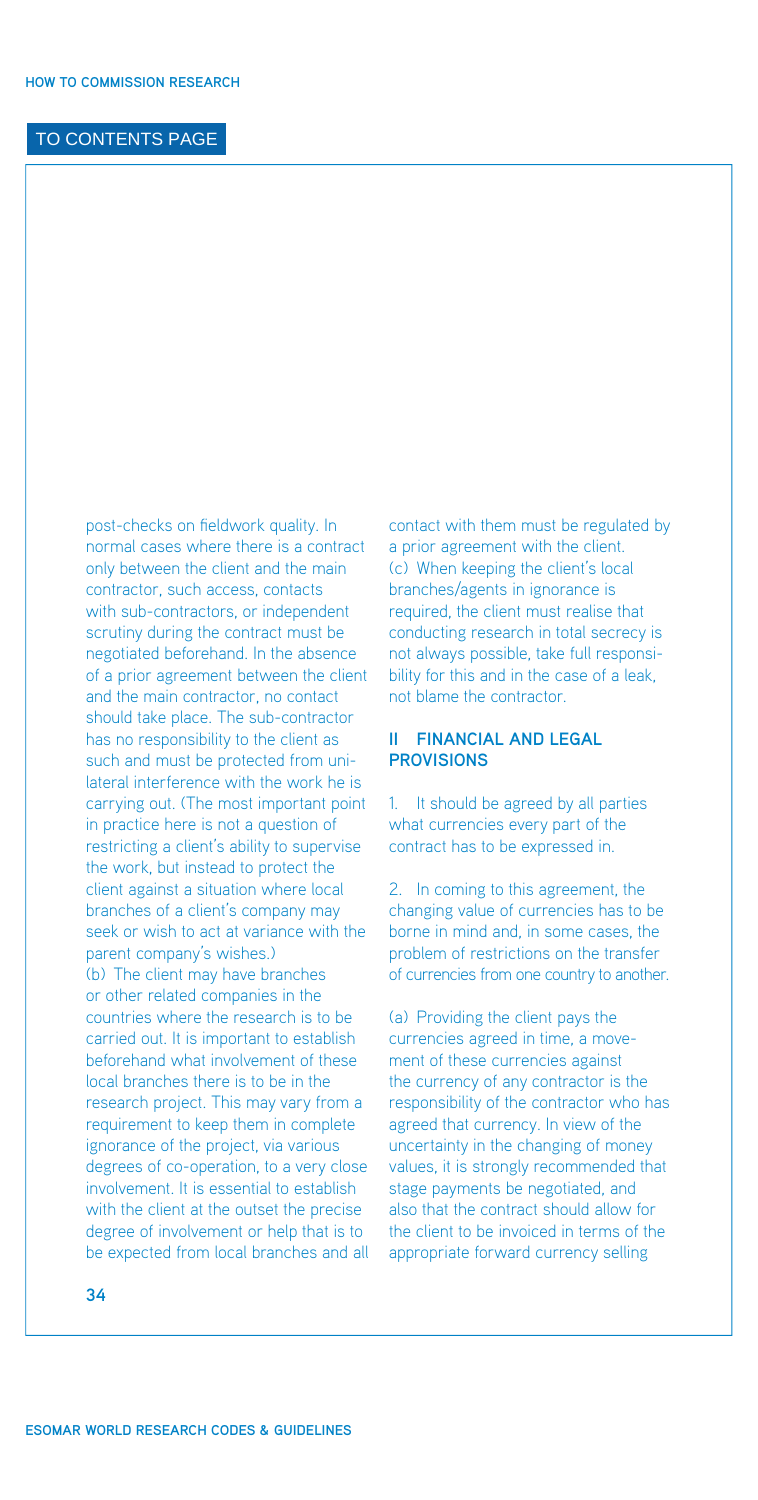and buying rates applying on the day that the contract is struck - that way all three parties (client, main contractor and sub-contractors) are protected. (b) In cases where research contractors are being paid fees whose value is fixed in a currency other than their own, insurance against currency movements can be obtained by forward selling of the appropriate amount of the client's currency and this should be written into the contract. Forward buying of the appropriate currencies that will be needed to pay the subcontractors will also be necessary at this point, and the contract should require that the client agree to be bound by the forward exchange rates obtained on the day the contract is struck. This involves a cost, and it is appropriate that such costs be included in the quoted prices for the work. Also, the main contractor may seek to delay payments to sub-contractors until payment from the client is received. This can create tensions between the parties involved and, again, stage payments are to be recommended as offering some protection against this situation. The possibility of including compensation for late payment, with an agreed amount of rate of interest applied, can also be considered.

3. The cost of travel and accommodation can be very high, both in direct terms and in terms of executive time consumed. All activities such as meetings, briefings and presentations, should be clearly specified and the costs allowed for in the contract.

Another dimension of international research is the variety of languages usually involved. Language translation costs, both at the research stage and the reporting stage, can be high and should be taken into account. In addition, if the situation arises that interpreters are needed for meetings, then this should be taken into account and the costs allowed for. Examine the operation involved in terms of translation requirements and simultaneous interpretation. Assess and include the appropriate costs. Sufficient time should be built into the schedule for back translation and for agreement of the final translations between client and contractor.

4. If samples, machines or any material have to be transported across frontiers, attention must be paid by the parties involved to customs regulations and charges, for transportation and insurance costs. It also should be clearly defined who is responsible for the delivery in due time and therefore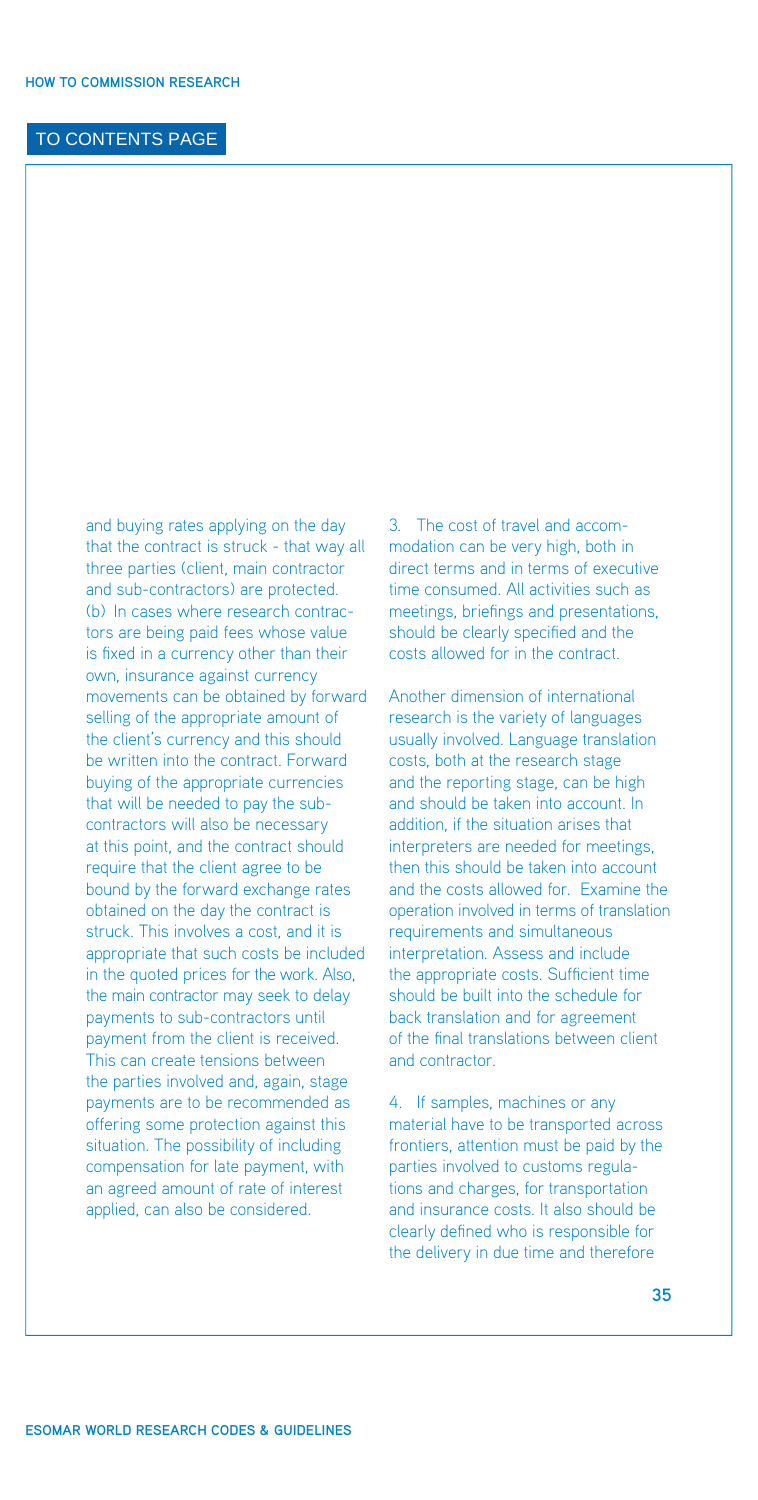who will be responsible for any extra costs arising from delays or non-delivery of essential material. Sometimes this can be a serious problem, creating possible substantial delays in starting operations. It is normally the case that the client is far more informed about such difficulties and procedures relating to his own products and should therefore take on the distribution task completely. Since it is his product or service which gives rise to the risks in this area, the client should be fully responsible for compliance with importation and customs regulations and for transportation and insurance costs as well as delivery timings.

(a) Normally the client or his agent is responsible for delivery to the main contractor of all forms of material. He is also responsible for direct delivery to any sub-contractor for such materials. While normally the main contractor is responsible for deliveries from himself to sub-contractors, the recommendation is that this issue should be discussed very early, preferably at the negotiation stage, to avoid the possibility of delays due to local laws and customs. (b) The possibility of delays for the foregoing reasons should be built into the timing of the contract.

5. Disclosing the division of cost between the main contractor and the sub-contractors is a matter of discretion or negotiation. To remain competitive, main contractors normally offset overruns in some countries with underruns in others. Full transparency removes the flexibility to do this, and if it is required must be agreed prior to contract with all companies submitting bids and not imposed subsequently.

6. Restrictions or constraints on the transmission of data or material from one country to another (such as the European Data Protection Directive and the ensuing international arrangements on trans-border data transmission) should be borne in mind, both from [the point of view of the ICC/ESOMAR](http://www.esomar.org/uploads/pdf/professional-standards/ICCESOMAR_Code_English_.pdf) International Code and the laws of the countries involved. This is the responsibility of the main contractor. This also applies to data which are collected directly in one country from another country, whether by post, telephone, fax, email, or via Internet websites.

7. Unless otherwise provided for, the main contractor in turn becomes the client for the project specified by him to sub-contractors. If their work is properly carried out and delivered, the agreed fee is payable. In such circumstances, failure to pay by the original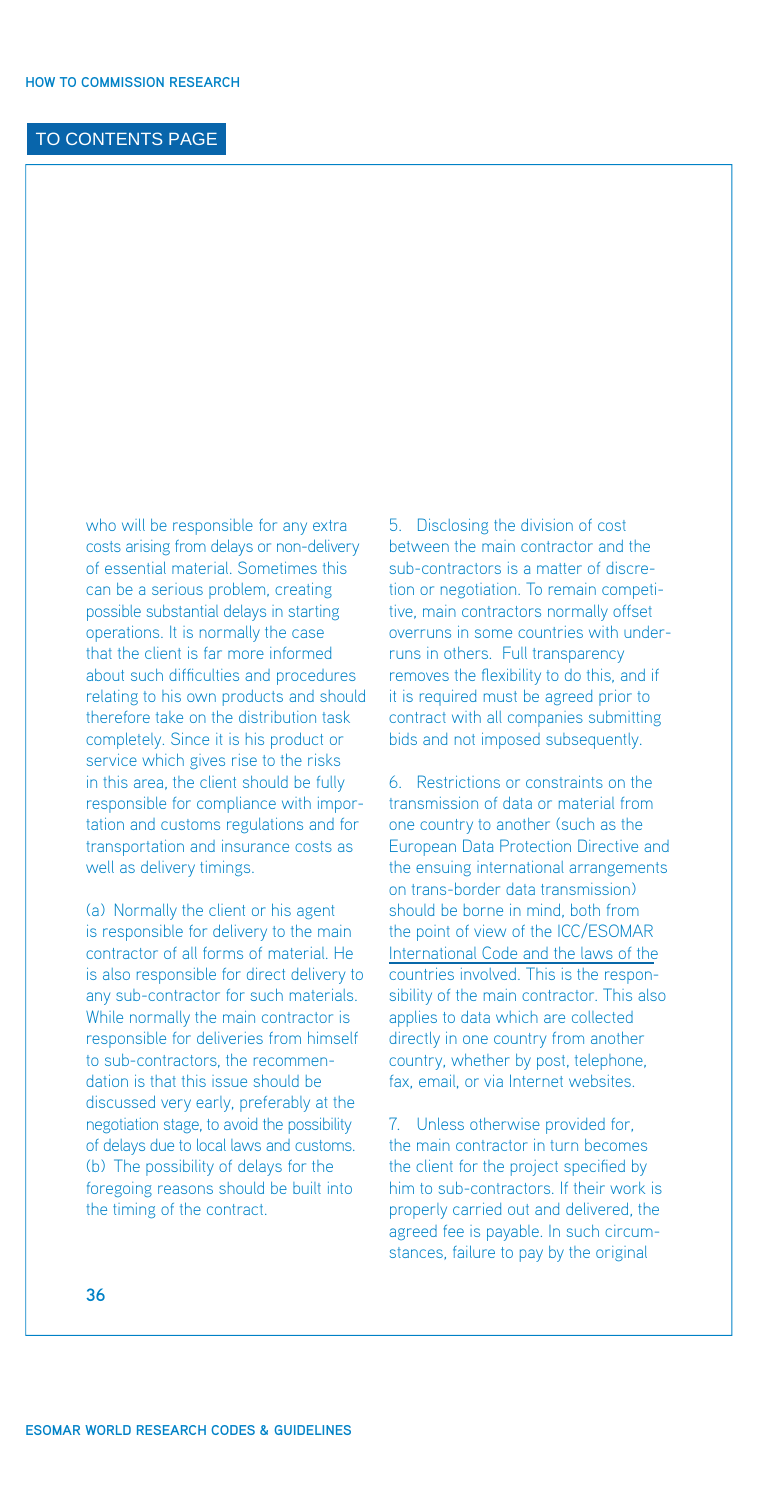<span id="page-38-0"></span>client, including financial difficulties or even bankruptcy, in no way modifies the contractual responsibilities of the main contractor to his agencies. The main contractor should, in his own interest, consider the financial viability and the good faith of the client and, if in any doubt, take steps to obtain reassurance on this point.

8. Increasingly commonly nowadays, a research agency may be commissioned to conduct research directly in another country or group of countries by post, telephone, fax, email, or via Internet websites; or may suggest one of these methodologies. This may clarify the contractual situation but raise questions about sampling, legality (e.g. data privacy), and conformance with local/international guidelines and codes of practice. These points should be checked before proceeding.

#### **III Technical and organisational aspects**

1. The countries involved in the research will vary from the client's country and from one another in legal, ethnic, religious, social and cultural standards or norms. Such differences may have important bearings on the planning and execution of research in different countries. For instance, the

position of women in Islamic countries creates considerable constraints on interviewing, while what is meant by bread and the way it is consumed differs widely between different European countries. It is the responsibility of the main contractor, who should make use of the sub-contractor's local knowledge, to take into account such differences as they may affect the conduct of the work.

2. The client should, wherever factual information is available to them, reveal fully to the contractor all relevant data on brands, consumer habits, distribution, advertising expenditure, and prices in the markets to be researched.

3. The universe of the groups to be studied should be specified in the light of local conditions. Remote regions in some countries may normally be excluded, or certain ethnic groups, professional groups (e.g. the army) or people living in certain kinds of institutions. The relevance of such exclusion should be considered in the light of the research.

4. The sampling method should be specified country by country. Due to the differences between sample frames it is rarely possible for such methods to be completely identical. Any problems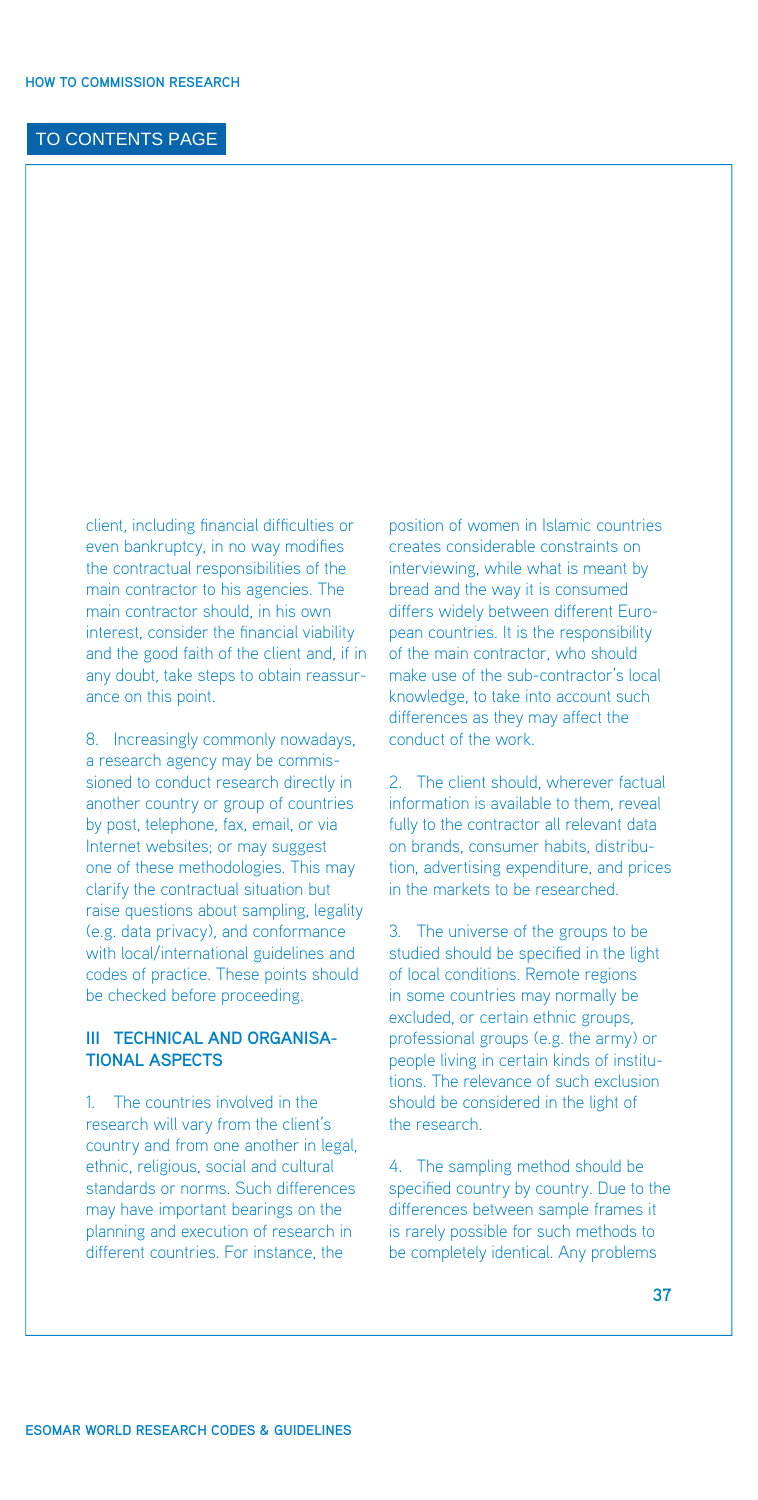about population statistics for grossing-up purposes must be considered, particularly in countries where such statistics are ambiguous or incomplete.

#### 5. Language

(a) It is the responsibility of the main contractor to ensure that all translations in local languages are correct and satisfactory in terms of the country involved. It is wise in the planning of the project to provide for the time and procedures needed to ensure that such translations are approved by both client and contractor.

(b) The languages in which briefings and interviews take place must also be stated particularly if the client is to participate in any way.

(c) The language(s) of working documents, transcripts and of presentations and reports have to be agreed. (d) Video tape or video conferencing should where possible be used to help standardise international interviewer briefings.

6. Attention must be paid to the quality and type of interviewers required and available. For instance, in some countries university students are used frequently, in others they are avoided. In some countries the question of language ability is extremely important, in others not. Interviewers may have greater standing and wider responsibilities in some developing countries than in more developed economies. In all cases the professional training and experience of the interviewers must be appropriate to the complexity of the research. The contract should specify the levels and methods of back checking; and compliance with any local or international market research quality standards that should apply to the project.

7. Classification data, such as age groups, social indicators, definitions of household and families, etc. may well be largely standardised within countries but differ between them. Such differences must be dealt with in questionnaire construction and in all stages through to reporting if comparable results are to be obtained.

8. When transmitting data for computer analysis in another country (for example for centralised processing) it is essential to consider the possible problems which might arise in the actual transmission of the data, including importation or customs difficulties; and also possible differences between the computer configurations involved. These problems could involve additional costs which must be allowed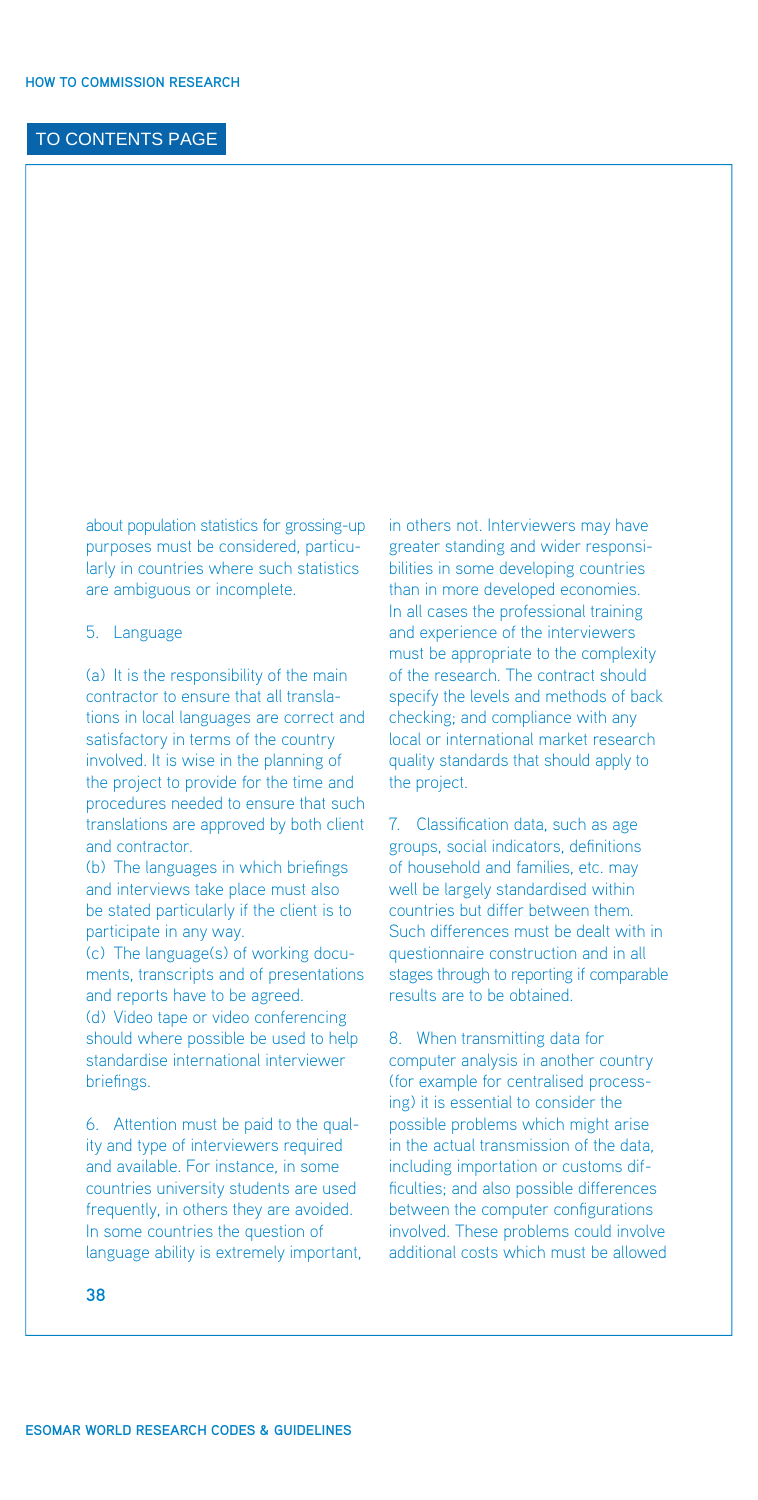for. Different conventions exist between different computer systems about the way in which data are arranged, and this can create problems if the companies involved are not used to working with one another in this context.

9. When Internet research is undertaken it will be essential to check the latest recommendations and regulations concerning these methodologies on the [ESOMAR](http://www.esomar.org) website. If a global Internet survey is done and respondents volunteer for self completion of a questionnaire from many different countries without being contacted directly (as they would be in an email survey) it may be impractical to treat respondents differently according to their country, and it may only be possible to apply the more general [principles of the relevant ESOMAR](http://www.esomar.org/index.php/codes-guidelines.html) guidelines — e.g., respondents should not be misled, their identity and data should not be disclosed, and responses should be kept confidential.

10. In the case of research that is conducted directly from country A to country B electronically or by telephone without going through a sub-contractor, contact methods that may be seen to be intrusive should be used only with caution and after due consideration of

the legal environment in each country where such methods may be used.

11. The conventions about the normal content of some research operations may vary from country to country, and usually for very good reasons. Thus in some countries the more normal vehicle for qualitative studies is the group discussion but in others a series of individual depth interviews are more frequently used to achieve a similar research objective. It would be wise to consider following the customs of the country since the usual research tools may be more relevant and more cost effective. This is just one example of the need to take into account local practices and knowledge which for the most part have stood the test of time in different countries for sound research reasons.

12. Conventions about the normal content of reports and other research output may vary and attention must be paid by all research agencies to harmonise local practices with the client's requirements. In addition, the degree to which reporting research findings to the client is performed centrally or on a country by country basis, must be clarified and agreed at the outset. The use of video conferencing and web-based information sharing systems both to enhance briefings of contractors and to enrich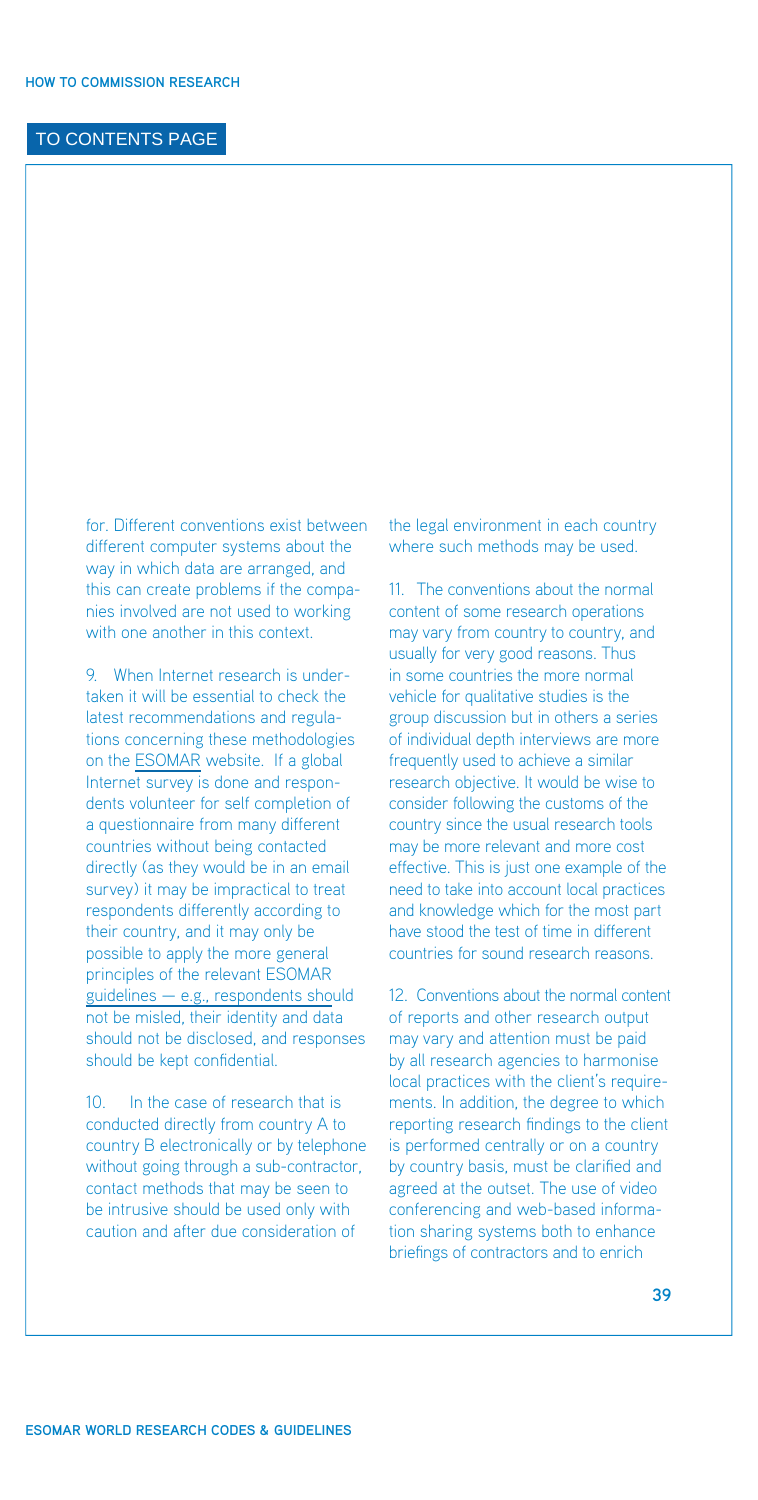<span id="page-41-0"></span>the briefings/presentations of results should be considered, together with the costs of these.

#### **IV Conclusions**

International projects, when broken down into their various national components, can usually be regarded as typical research operations within each country, and in that context are reasonably straightforward. However, when all these components are combined, many further complexities become evident, and these must be taken into account.

The Guideline above indicates that little can be taken for granted, and that the research agency and client should be aware of all the pitfalls they might encounter. Nevertheless, international research projects are now very common, and past records show that provided the difficulties outlined are recognised and dealt with, effective research of this type can be carried out in most countries around the world.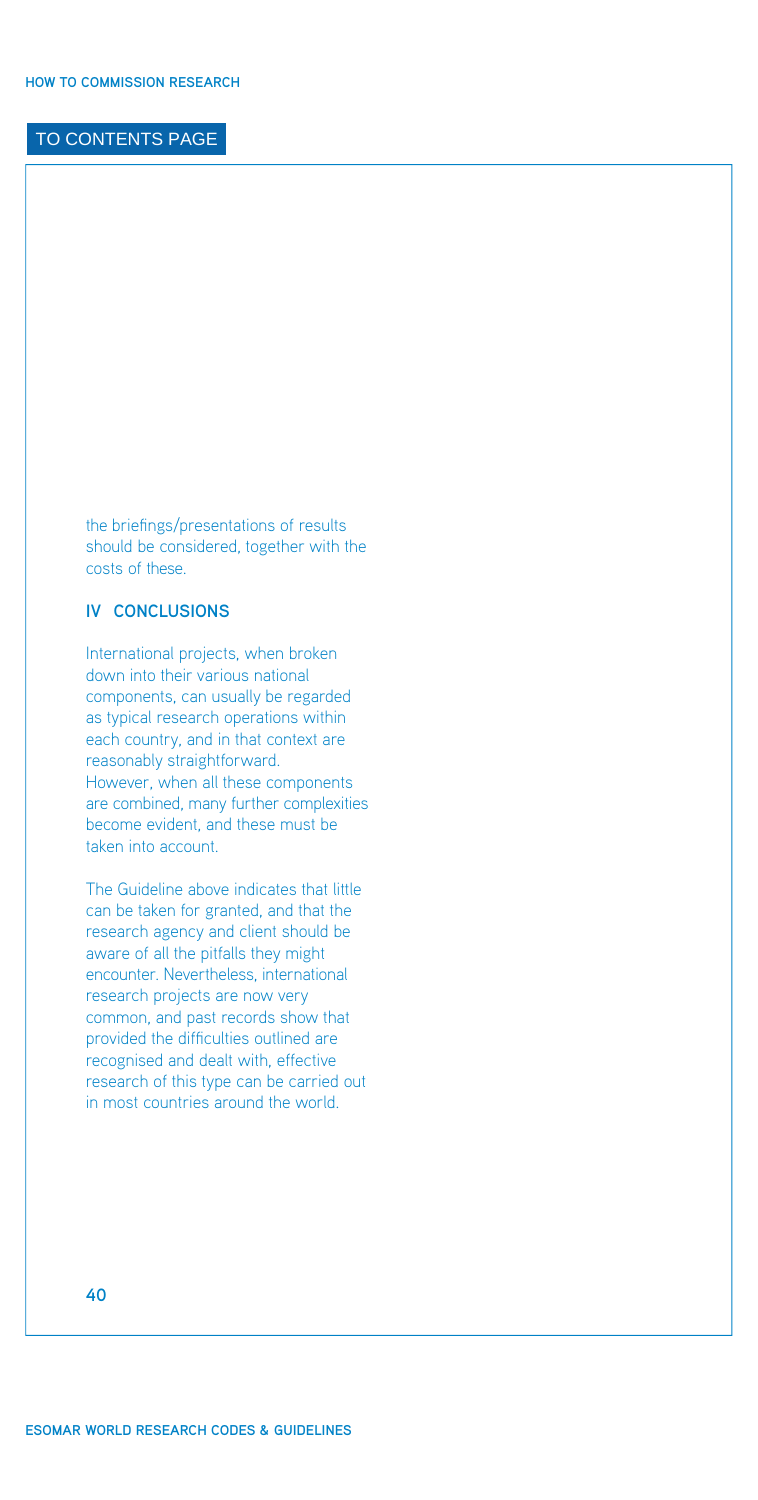**[ESOMAR](http://www.esomar.org/index.php/contact.html) Eurocenter 2 Barbara Strozzilaan 384 1083 HN Amsterdam The Netherlands Tel +31 20 664 2141 Fax +31 20 664 2922 E-mail professional.[standards@esomar.org](mailto:standards@esomar.org)  [www.esomar.org](http://www.esomar.org)**